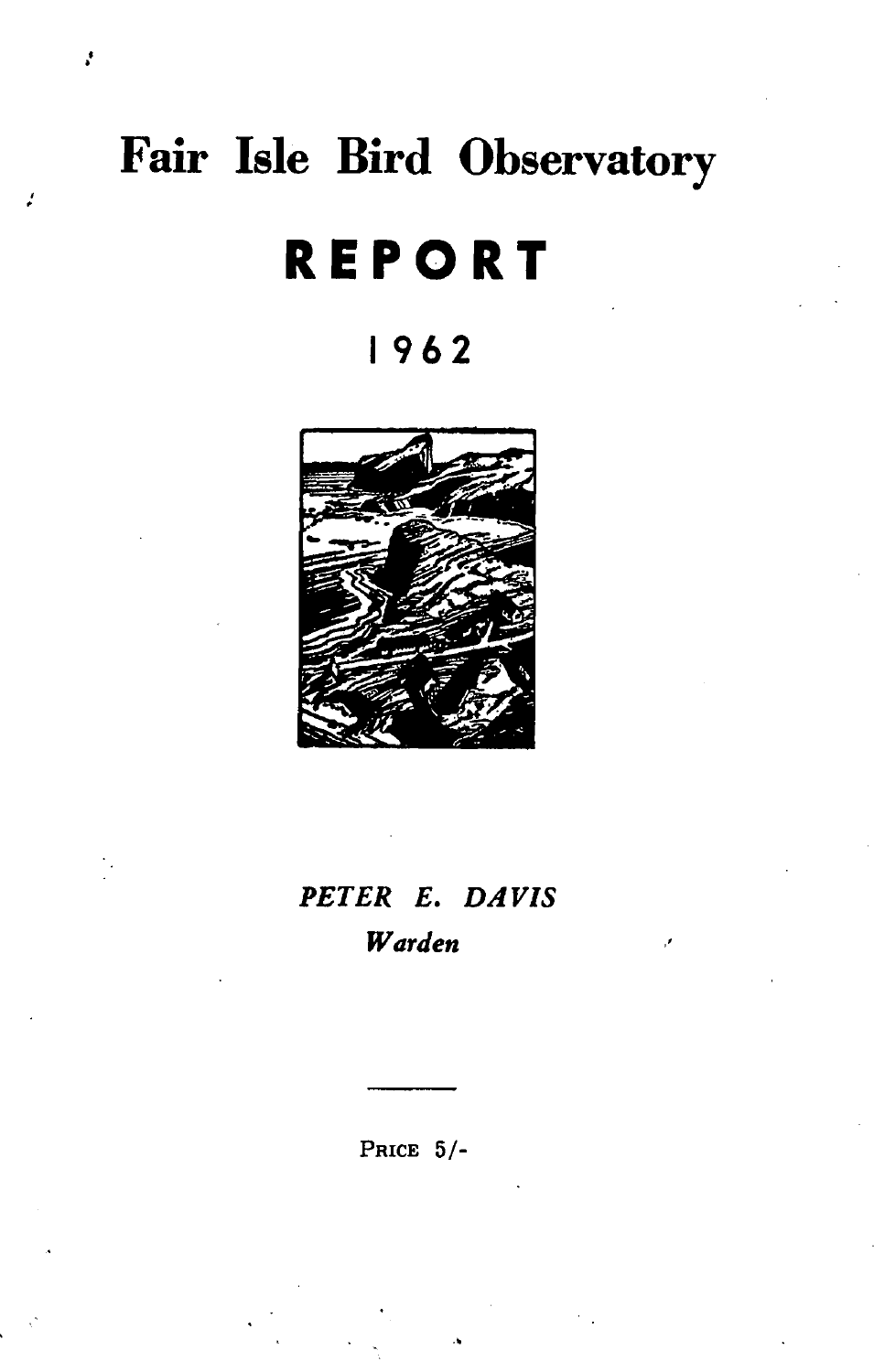## *Fair Isle Bird Observatory Trust*

#### *Trustees*

Dr James W. CampbeU; Dr John Berry; Mr A. G. S. Bryson; Dr F. Fraser Darling; Mr James Fisher; Col. W. M. Logan Home; Cmdr. Sir G. Hughes-Onslow, R.N.; Mr G. T. Kay; Professor M. F. M. Meiklejohn; Col. R. Meinertzhagen; Mr E. M. Nicholson; Mr Peter Scott; Dr A. C. Stephen; Sir A. Landsborough Thomson; Professor V. C. Wynne-Edwards.

*Chairman* :- Sir Arthur B. Duncan.

*Hon. Secretary:-Mr* George Waterston, 21 Regent Terr., Edinburgh 7. *Hon. Treasurer* :-Mr Ian R. Pitman, 48 Castle Street, Edinburgh 2.

*Warden* :- Mr Peter E. Davis, The Bird Observatory, Fair Isle, Shetland. (Tel.; Fair Isle 8).

*Solicitors* :-J. & F. Anderson, W.S., 48 Castle Street, Edinburgh 2. *Auditors* :-Lindsay, Jamieson and Haldane, C.A., 24 St Andrew Square, Edinburgh.

Bankers :- The Bank of Scotland; 64 George Street, Edinburgh, 2.

*ANNUAL SUBSCRIPTION* - *"Friend 0/ Fair Isle"* - *ONE GUINEA.* 

Please support by Donation or Legacy-

## THE FAIR ISLE BIRD OBSERVATORY ENDOWMENT FUND.

With the generous help of the Pilgrim Trust, the Observatory Trustees have established an Endowment Fund for Ornithology and Bird Preservation in Scotland. The objects are :- To establish the Fair Isle Bird Observatory on a permanent financial basis; to extend Fair Isle research methods to other stations in Scotland; and finally to develop Bird Sanctuaries and Bird Protection in general.

Capital subscribed to the Fund will be held as a permanent Endowment by the Trustees and cannot be spent. Income from the Fund will be  $\alpha$ carefully used by the Bird Observatory Executive CommIttee m keepmg with the above objects.

Please write to the Hon. Secretary for particulars.

GEORGE WATERSTON, *Hon. Secretary.* 

21 Regent Terrace, EDINBURGH 7.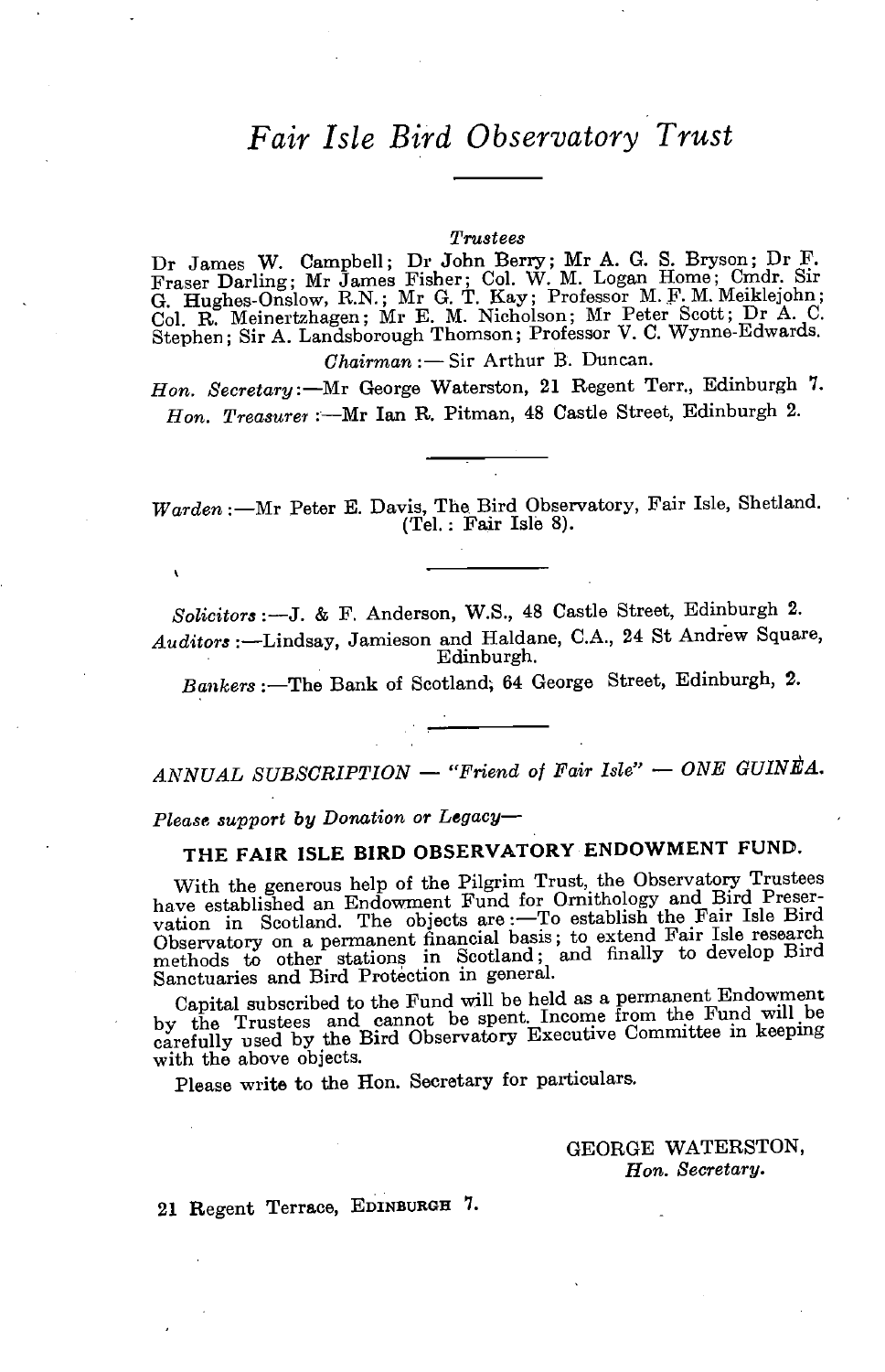## **Annual Report for 1962**

#### **FOREWORD**

I MUST apologise first of all for the delay in issuing the Report for 1962-due to various exigencies.

You will see that 1962 has been a somewhat disappointing year-both ornithologically and financially. Despite the lack of unusual birds on migration, the Warden and his helpers ringed 5754 birds of 125 different species-both record totals for the Observatory. This reflects very much the enthusiasm and keenness of the staff.

Financially this has been an unrewarding year, principally due to the decrease in the number of people staying at the Hostel during the mid-summer period. As the Hon. Treasurer has stated, we continue to work on a very narrow margin, and once again I would like to draw your attention to the urgent need for us to build up a substantial Endowment Fund. Legacies and donations to this would be warmly welcomed.

As we go to press we have received the sad news that the Davis family are leaving us in the autumn of 1963. Peter has been offered and has accepted a post with the B.T.O. at their new H.Q. at Tring. Since they came to Fair Isle in 1957, Peter and his wife Angela have not only maintained the high standard of ornithological work on the island but have also operated the Hostel for visitors most efficiently. We wish them well in their new work. In their place, the Trustees have appointed Mr and Mrs Roy H. Dennis. As a former Assistant Warden, Roy knows Fair Isle well, and we are confident that he and his wife will continue to maintain the high standards set by their predecessors.

Work at Fair Isle Bird Observatory continues to supply migration research workers with invaluable data for their studies. The Observatory is also of great value in enabling young ornithologists to obtain unrivalled opportunities of studying some of our rarer migrants in the field, and being given expert tuition in bird-ringing, mist-netting, and laboratory techniques.

This work cannot go on without regular subscriptions from "Friends of Fair Isle" and I sincerely hope you will continue to give us your support.

ARTHUR B. DUNCAN, Chairman.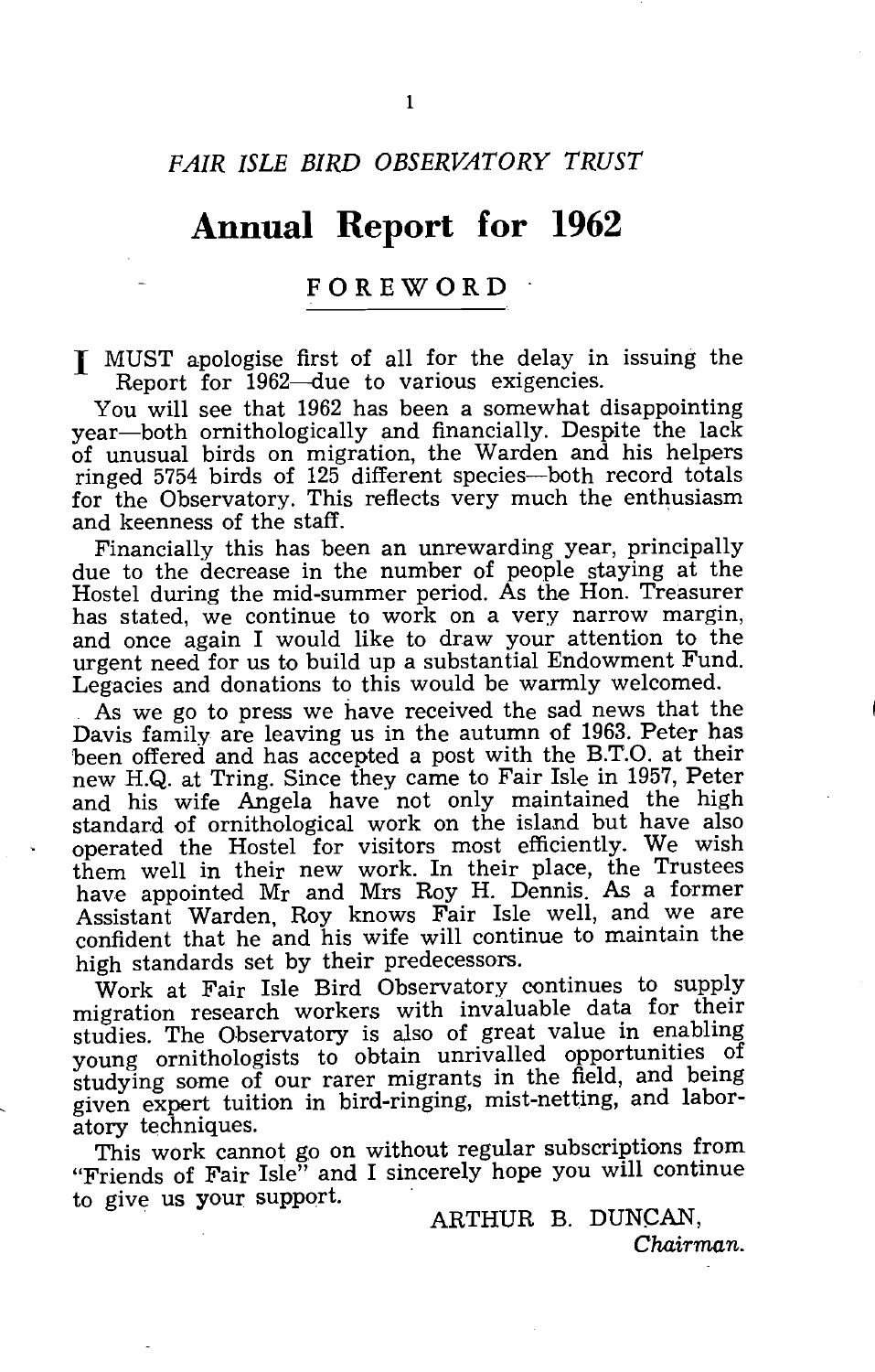#### *FAIR ISLE BIRD OBSERVATORY TRUST*

#### **TREASURER'S REPORT**

I am afraid that 1962 has been, financially, a poor year, mainly due to weather conditions and to a falling off in the number of visitors. Only 180 visitor-weeks as opposed to 262 in the previous year.

#### 1. *Hostel Account*

This account shows a loss of £369 as against a profit for 1961 of £216. The difference is accounted for mainly by the drop in Board and Booking fees asa result of the poor season. Apart from this I have no comment except to point out that there was a considerable increase in repairs and renewals due to the installation of new stoves. Even Angela and Peter Davis cannot make the Hostel pay unless they get enough visitors. As usual they have done a first class job and we are very grateful to them

#### *2. Trust Revenue Account*

We managed to keep expenses down sufficiently to show a small profit, which was insufficient however to offset the Hostel loss. The final result was therefore a loss for the year of £198, 4s. not in itself serious, but showing once more on what a narrow margin we work, and must continue to work, until the Endowment Fund is built up. The steady decrease year by year in income from subscriptions is bound to continue unless new friends of Fair Isle can be interested. But our sheet anchor must be the Endowment Fund. Legacies or donations would be welcome.

#### *3. Balance Sheet*

I have no comment here. There is little change from last year.

#### *4. Endowment Account*

A short statement showing the present position of the fund is given below: $-$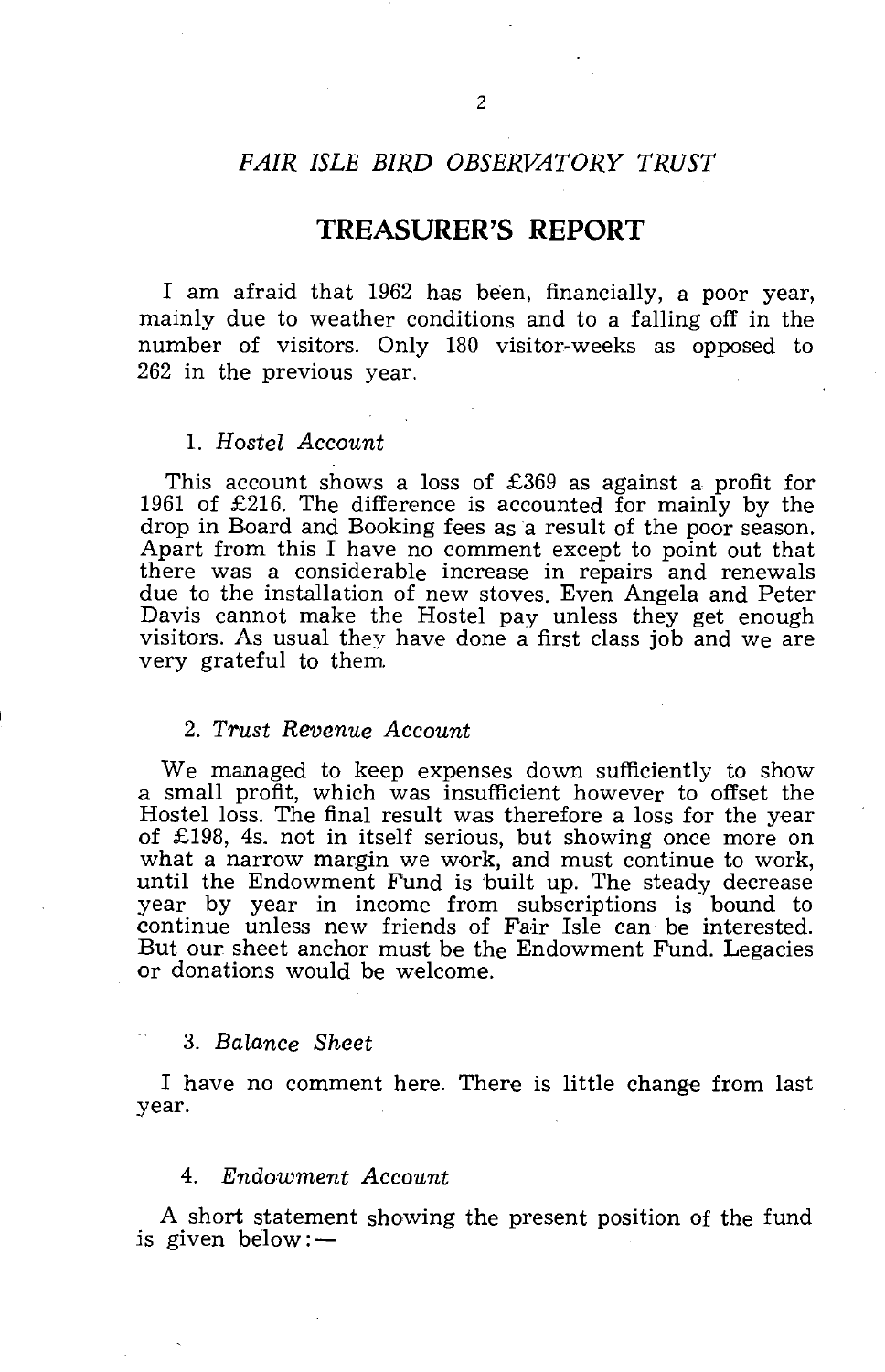#### *(Trustees, Bank* of *Scotland)*

Property and Investments held as at 30th June, 1962

|                                                                                   | Market Value<br>at 31st Dec., 1962. |  |
|-----------------------------------------------------------------------------------|-------------------------------------|--|
| 1. 21 Regent Terrace, Edinburgh<br>at cost    £3050 0 0                           |                                     |  |
| 2. £4300 $3\%$ Savings Bonds,<br>1960/70<br>and the company of the company of the | 3659 9 0 £3827 0 0                  |  |
| 3. £70, Whitbread & Co. 'A' Ord.<br>313 11 0<br><b>Stock</b>                      | 507 10                              |  |
| TOTAL £7023 0 0                                                                   |                                     |  |

*Note:* The Regent Terrace property is the Headquarters of the Scottish Ornithologists' Club, the Royal Society for the Protection of Birds (Scottish Office), and the Fair Isle Bird Observatory Trust. As such it is non revenue producing, but all expenses and outgoings are borne by the first named body to whom it is leased. The annual income from the Fund is paid to the Fair Isle Bird Observatory Trustees. The Capital is held in perpetuity.

You will see that the value of the Investments held has continued to rise.

The Helena Howden fund is held by the Bank of Scotland as Trustee to the order of the Fair Isle Trustees, who can draw upon both capital and income for the purpose of establishing or helping to establish a bird sanctuary (or sanctuaries) in Scotland. To date the capital has not been drawn on since no suitable project has arisen, but income has been used, in conjunction with other bodies, such as the Royal Society for the Protection of Birds, for various minor projects. Grants have been made with a view to establishing the Isle of Handa as a permanent sanctuary and towards the salary of a warden on the newly formed Lochmaben Nature Reserve. The Fair Isle Trustees would be interested in supporting any genuine project which was aimed at supporting any genuine project which was aimed at establishing a Scottish Bird Sanctuary.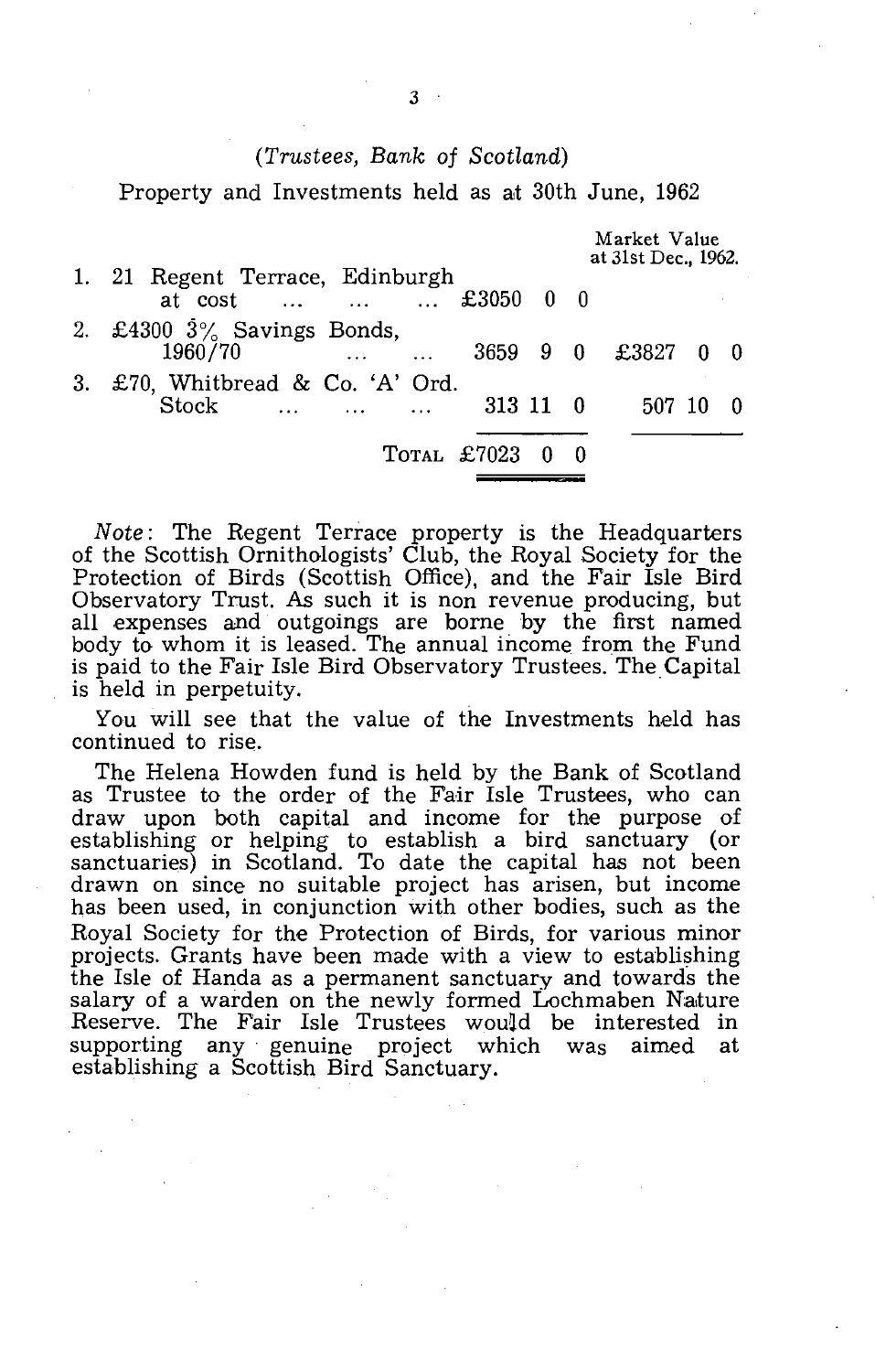## YEAR ENDED 31ST DECEMBER, 1962

## **I.-Hostel Revenue Account**

| 1961     |     |    | Expenditure                                                                                                              |                   |           | 1962       |          |     |
|----------|-----|----|--------------------------------------------------------------------------------------------------------------------------|-------------------|-----------|------------|----------|-----|
| £93      | 0   | 0  | Stores at 1st January                                                                                                    | $\cdots$          |           | £75        | 0        | 0   |
| 745      | 11  | 9  | Food Stuffs, Supplies etc                                                                                                |                   | $\ddotsc$ | 766        | 1        | 11  |
| 17       | 19  | 10 | Telephone<br>$\mathbf{r} = \mathbf{r} \cdot \mathbf{r}$                                                                  | $\ddotsc$         | .         | 43         | 12       | 5   |
| 235      | 12  | 7  | Wages & National Insurance                                                                                               |                   |           | 218        | 19       | 4   |
| 21       | 17  | 2  | Sundry Payments                                                                                                          |                   | $\cdots$  | 16         | 15       | 0   |
| 113      | -12 | 9  | Bird Ringing & Trap Repairs                                                                                              |                   | .         | 80         | -5       | 1   |
| 60       | 18  | 9  | Insurance of Huts                                                                                                        | $\ddotsc$         | .         | 61         | 15       | 0   |
| 109      | 13  | 10 | Fuel<br>and the company of the company of the company of the company of the company of the company of the company of the | $\ddotsc$         | $\ddotsc$ | 146        | 18       | 0   |
| 101      | 4   | 5  | Repairs & Renewals                                                                                                       |                   |           | 229        | 6        | 0   |
| £1499 11 |     |    |                                                                                                                          |                   |           |            |          |     |
|          |     |    | Shetland Model Boat                                                                                                      |                   |           | 35         | 0        | 0   |
| 216      | - 7 | 5  | Profit for Year<br>$\ddotsc$                                                                                             | $\cdots$          | $\ddotsc$ | 0          | 0        | 0   |
| £1715 18 |     | 6  |                                                                                                                          |                   |           | £1673 12   |          | 9   |
|          |     |    |                                                                                                                          |                   |           |            |          |     |
| 1961     |     |    | Income                                                                                                                   |                   |           |            | 1962     |     |
| £1627    | 3   | 0  | Board & Booking Fees                                                                                                     | $\ddotsc$         |           | $$ £1166 2 |          | - 2 |
| 13       | 15  | 6  | Miscellaneous Receipts                                                                                                   | $\sim$ 4.4 $\sim$ | $\ddotsc$ |            | 28 16 10 |     |
| 0        | n   | 0  | Donations towards Repairs to Traps                                                                                       |                   |           |            |          |     |
|          |     |    | damaged by Winter Gales                                                                                                  |                   | $\ddotsc$ | 0          | 0        | 0   |
| 75       | 0   | 0  | <b>Stores</b>                                                                                                            |                   | $\ddotsc$ | 110        | 0        | 0   |
|          |     |    |                                                                                                                          |                   |           | £1304      | 19       | 0   |
| 0        | 0   | 0  | Loss for Year                                                                                                            |                   |           | 368        | 13       | 9   |
| £1715    | 18  | 6  |                                                                                                                          |                   |           | £1673      | 12       | 9   |

## **2.-Trust Revenue Account**

| 1961       |              |                | Expenditure                                 |          | 1962           |     |
|------------|--------------|----------------|---------------------------------------------|----------|----------------|-----|
| £621 19 10 |              |                | Wages & National Insurance $\ldots$ £671 10 |          |                | 2   |
|            | 815          | 0              | Rents, Rates & Taxes & Insurance            |          | 9 15           | 0   |
| 113 14     |              | $\overline{2}$ | Printing, Stationery etc.<br>$\cdots$       | 125      | $\overline{4}$ | 2   |
| 30         | $\mathbf{0}$ | 7              | Interest Paid<br>$\ddotsc$<br>$\ddotsc$     |          | 11 14          | - 0 |
|            |              | 76 4 8         | Travelling Expenses-Hostel<br>$\dddotsc$    |          | 64 3 3         |     |
| 78         | 9            | 0              | $Do.-J. & F. Anderson$<br>$\ddotsc$         | 0        | 0              | - 0 |
| 9          | 17           | 2              | Repairs & Renewals<br>$\ddotsc$<br>$\cdots$ | 13 -     |                | -10 |
| 185        | 0            | $\mathbf{0}$   | Amount written off Furniture,               |          |                |     |
|            |              |                | Furnishings etc.<br>$\cdots$                | U        | ₩              |     |
| 98         | 8            | 0              | <b>Expenses of Administration</b>           | 106 12 8 |                |     |
| £1222      | 8            | 5              |                                             | £1002    | $\mathbf{1}$   |     |
|            |              |                | Loss on Hostel for 1962                     | 368 13   |                | 9   |
| 257 15     |              | 5.             | Profit carried to Balance Sheet             | O        | O              | 0   |
| £1480      |              | 310            |                                             | £1370    |                |     |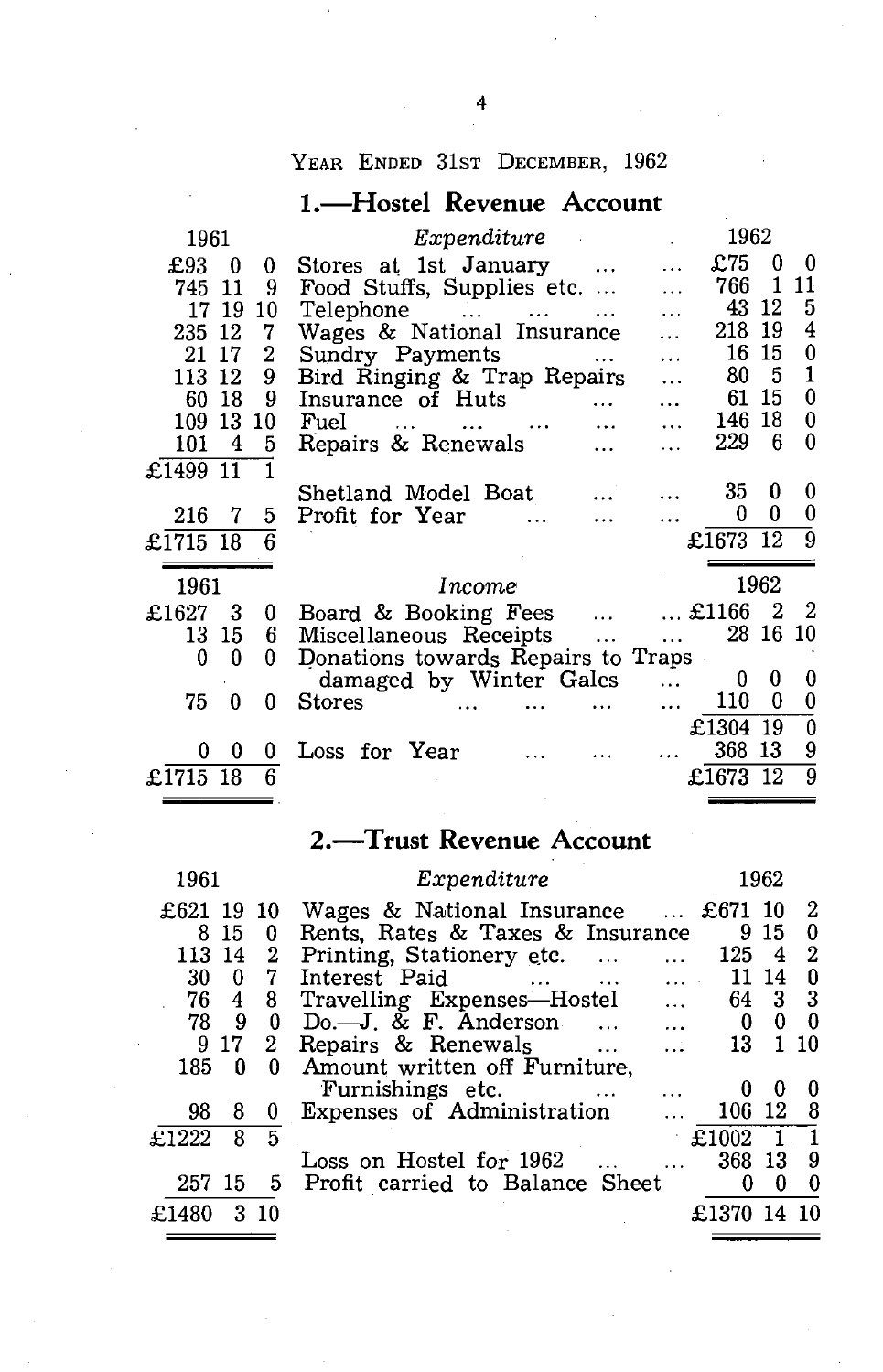| 1961                                                                                                                                  | Income                                                                                                                                                                                                                                                            |                                         | 1962                                 |                             |
|---------------------------------------------------------------------------------------------------------------------------------------|-------------------------------------------------------------------------------------------------------------------------------------------------------------------------------------------------------------------------------------------------------------------|-----------------------------------------|--------------------------------------|-----------------------------|
| £539<br>8<br>8<br>371<br>5.<br>$4^{\circ}$<br>11<br>16<br>0<br>141<br>5<br>6.<br>200<br>0<br>0<br>$\mathbf{0}$<br>0<br>0<br>216<br>5. | Subscriptions<br>$\mathbf{1}$ , $\mathbf{1}$ , $\mathbf{1}$<br>Income Tax Recovered<br>Interest on Savings Bonds etc<br>Income from Endowment Fund<br>Legacy Received<br>$\cdots$<br>Donation Received<br>$\sim$ $\sim$<br>Profit on Hostel for 1961<br>$\ddotsc$ | £490<br>386 18<br>19<br>149<br>97<br>27 | - 12<br>-11<br>15<br>-19<br>-13<br>n | -10<br>11<br>-5<br>- 0<br>∩ |
| £148                                                                                                                                  | Loss for year carried to Bal. Sheet                                                                                                                                                                                                                               | £1172<br>198                            | - 10                                 | -10<br>- 0                  |

# **Balance Sheet** as **at 31st December, 1962**

| 1961        |              |        | Liabilities                                                                                                |                              | 1962 |        |
|-------------|--------------|--------|------------------------------------------------------------------------------------------------------------|------------------------------|------|--------|
| £1465 19 10 |              |        | Capital Account-Balance per last<br>Balance Sheet<br>$\cdots$                                              | $\ldots$ $\ldots$ £1723 15 3 |      |        |
| 257 15      |              |        | Less: Loss for year per Trust Revenue<br>Account<br>$\mathbf{1}$<br>$\cdots$<br>$\overline{a}$<br>5 Profit | 198.                         | 4    | 0      |
|             |              |        |                                                                                                            | £1525 11 3                   |      |        |
|             |              |        | Balance due to Messrs J. & F.<br>Anderson, W.S.                                                            | 72.                          | - 7  | -1     |
| £1723 15    |              |        |                                                                                                            | £1597 18                     |      | 4      |
|             |              |        |                                                                                                            |                              |      |        |
| 1961        |              |        | Assets                                                                                                     | 1962                         |      |        |
| £200<br>300 | 0<br>0       | 0<br>0 | Buildings, Traps etc. written down $£200$<br>Furniture, Furnishings etc. at Fair                           |                              | 0    | - 0    |
| 150         | 0            | $0 -$  | Isle as written down<br>Scientific Equipment as written down 150                                           | 300                          | 0    | 0<br>0 |
| 619         | $\mathbf{1}$ | 3.     | Investment £642 $3\%$ Savings<br>Bonds 1960-70 (Market value<br>as at 31st Dec., 1962 £571 7 7)            | 619                          | 1    | 3      |
|             |              |        | Consumable Stores:                                                                                         |                              |      |        |
|             |              |        |                                                                                                            |                              |      |        |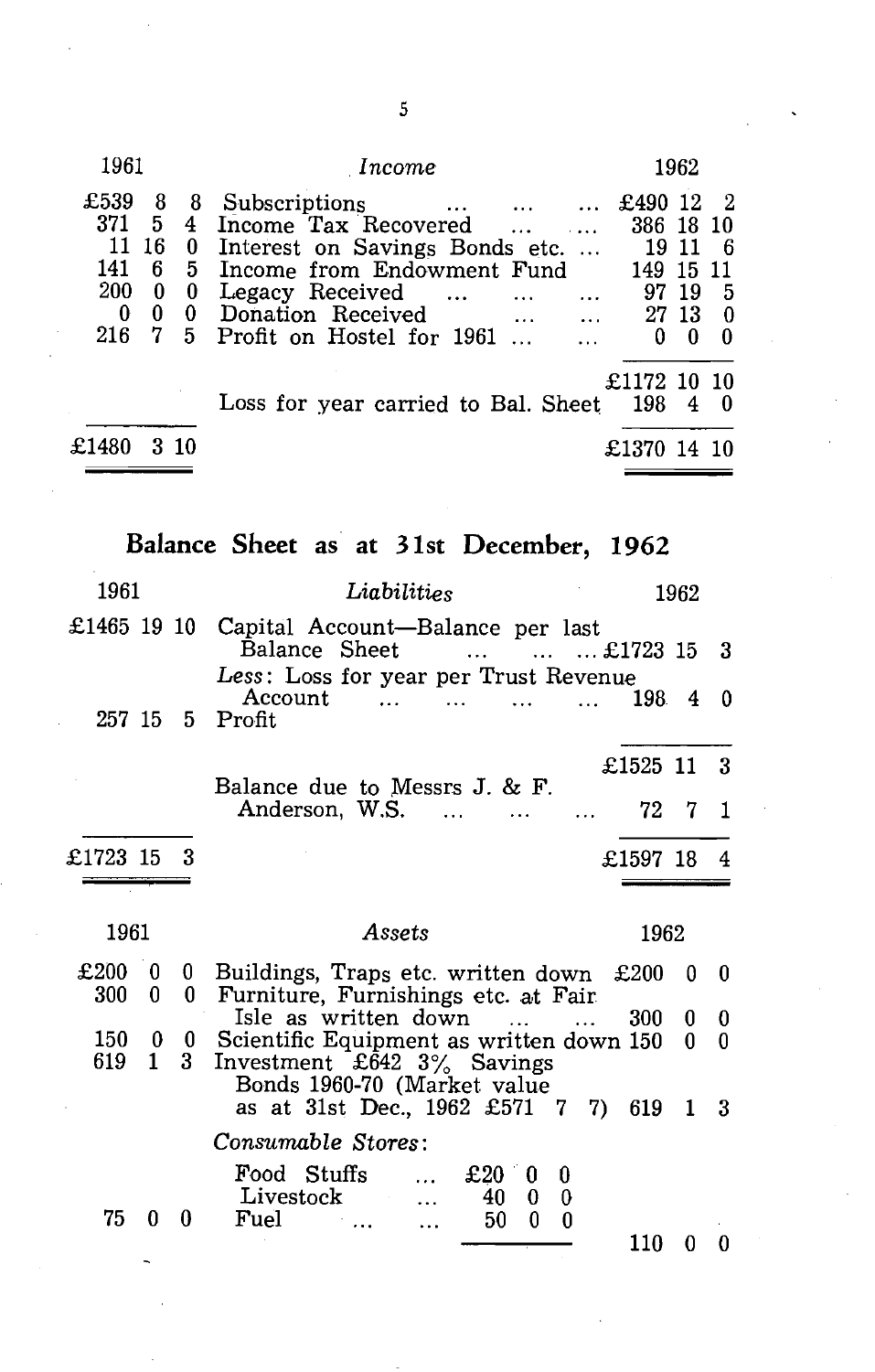|              | Cash in Bank:<br>Trust Account<br>Hostel Account             | $£12$ 3 6<br>201 12 3 |    |     |          |  |
|--------------|--------------------------------------------------------------|-----------------------|----|-----|----------|--|
|              | 304 18 5 Cash on hand                                        | £213 15 9             | 51 | - 4 | 218 17 1 |  |
|              | 74 15 7 Balance in hands of Messrs J. & F.<br>Anderson, W.S. |                       |    |     | 0        |  |
| £1723 15   3 |                                                              |                       |    |     | £1597 18 |  |

12th JUNE, 1963. Examined and found correct.

(Sgd.) LINDSAY, JAMIESON & HALDANE, C.A.

## **WARDEN'S REPORT FOR 1962**

In 1962 the observatory was in operation from 26th January until 16th December. One hundred and fifty people stayed at the hostel, for a total of one hundred and eightynine visitor-weeks, a substantial decrease on the 1961 figures. This decrease was due largely to the absence of the tourist type of visitor from May to July, a scarcity which was general in Shetland and indeed in most other parts of Scotland in 1962. In addition, there were very few bookings from people with business on the island; in 1961 the figure had been greatly inflated by parties of Royal Engineers and Ordnance Surveyors. By contrast, the number of bird-watchers visiting the isle was as great as in any previous year. The following table shows the fluctuations in the numbers of visitors since 1957:

|                     | 1957 1958 1959 1960 1961 1962 |         |      |                     |  |
|---------------------|-------------------------------|---------|------|---------------------|--|
| No. of Visitors 139 |                               |         |      | 100 154 150 189 150 |  |
| Visitor-Weeks 197   |                               | 141 199 | 180- | 254 189             |  |

In 1962 there was a remarkably high quota of visitors from overseas, from as far afield as the United States, France, Belgium, Holland, Germany, Denmark, and Sweden.

*Staff.* My wife continued to be responsible for the domestic work and hostel accounts and booking correspondence. Miss Pat. Adams continued her excellent service in the hostel kitchen, assisted for two months of the summer by Miss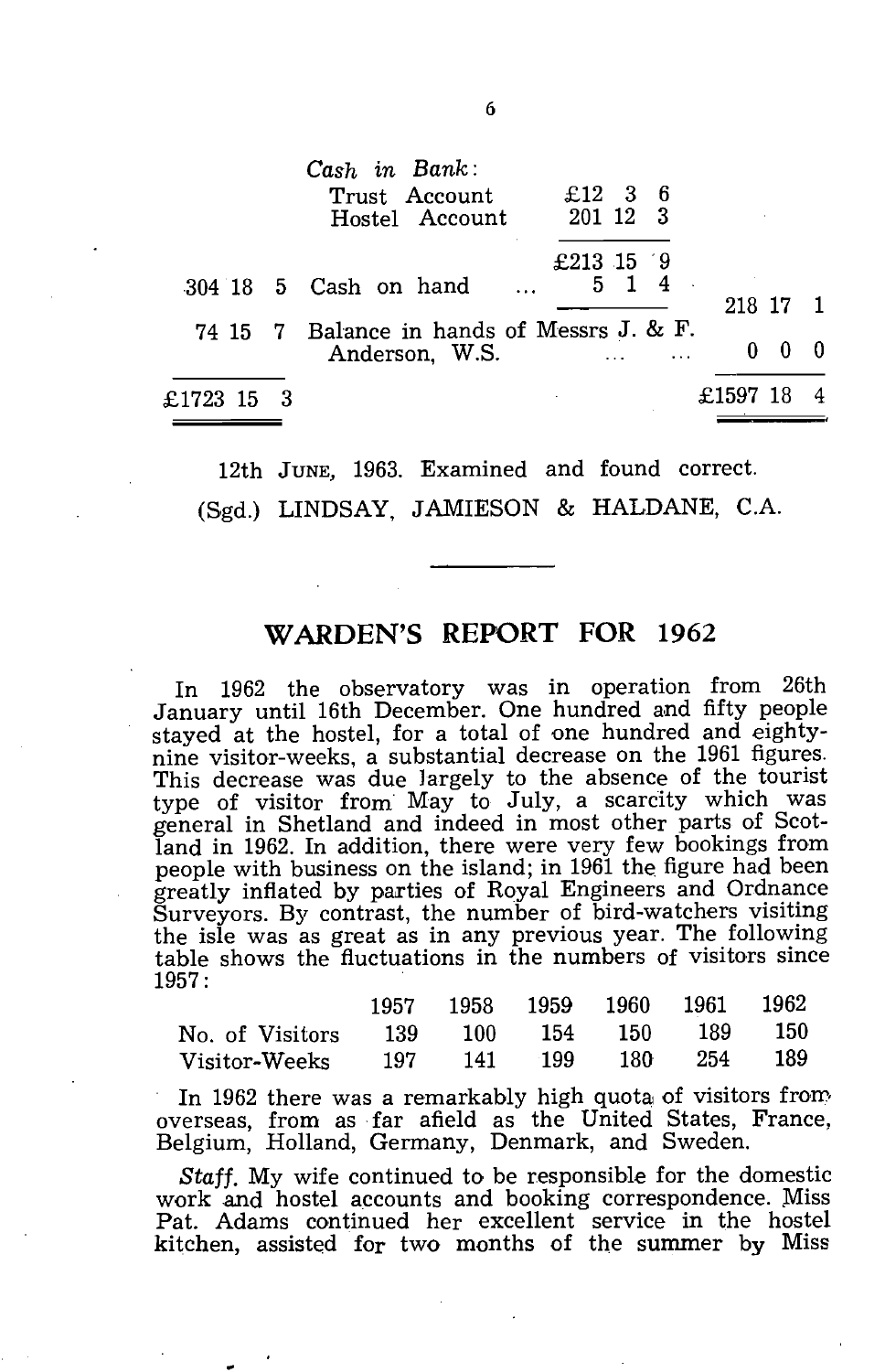Urda Stelltner. The new assistant Warden, Barry Spence, proved to be one of the most competent and hard-working assistants I have had, and it is very satisfactory to know that he will be with us again in 1963.

*Island Events.* The population of the crofts decreased a little further, to thirty-seven (plus four children at school in Lerwick). Three elderly inhabitants, Thomas Stout of Houll and James and Jane Wilson of Haa, died during the year; and there was one newcomer, a son 'born to Mr and Mrs Alex. Stout of Stackhool. Towards the end of the year: the National Trust for Scotland advertised for two families k take up vacant crofts at Quoy and Haa, and it is hoped that this will result in immigration during 1963.

The islanders had a reasonably prosperous year; three 'boats fished the lobsters during part of the summer, there was work at the rebuilding of the Shirva house from September to December and fairly good prices were obtained for island products. Although neither of the N.T.S. cruises succeeded in landing on the island, there was no difficulty in disposing of the knitted and woven goods; indeed the problem was to fulfil orders within a reasonable time.

Parties of volunteers from the International Voluntary Service organisation and from the Architectural Association under the direction of Mr Alex. Warwick. were on the island from June to early September. laying electricity cables anr' helping with rebuilding and repairs to property. They made a notable contribution to the social life .of the isle, organizing concerts, dances, a "sports day", and several football matches.

The N.T.S. electricity scheme, based on diesel generators was a boost to morale. and most of the houses will be con· nected to the supply before the end of the winter. The Bird Observatory's generator was the first to come into regular operation, at the beginning of November.

*AcknOtVledqments.* As in all previous years we are greatly indebted to the islanders for practical help. co-operation and tolerance, and this is gratefully acknowledged.

We are also greatly obliged to the National Trust for Scotland for the provision of a Lister "Start-O-Matic" generator at the hostel, and to Mr Gordon Cornish for help and advice in the installation. .

Messrs J. Bayes and P. J. Sellar generously donated bicycles to the hostel. K. Goodchild kindly undertook the repair of expensive laboratory equipment.

We continued to enjoy the loan of a collection of bird-skins from the Royal Scottish Museum.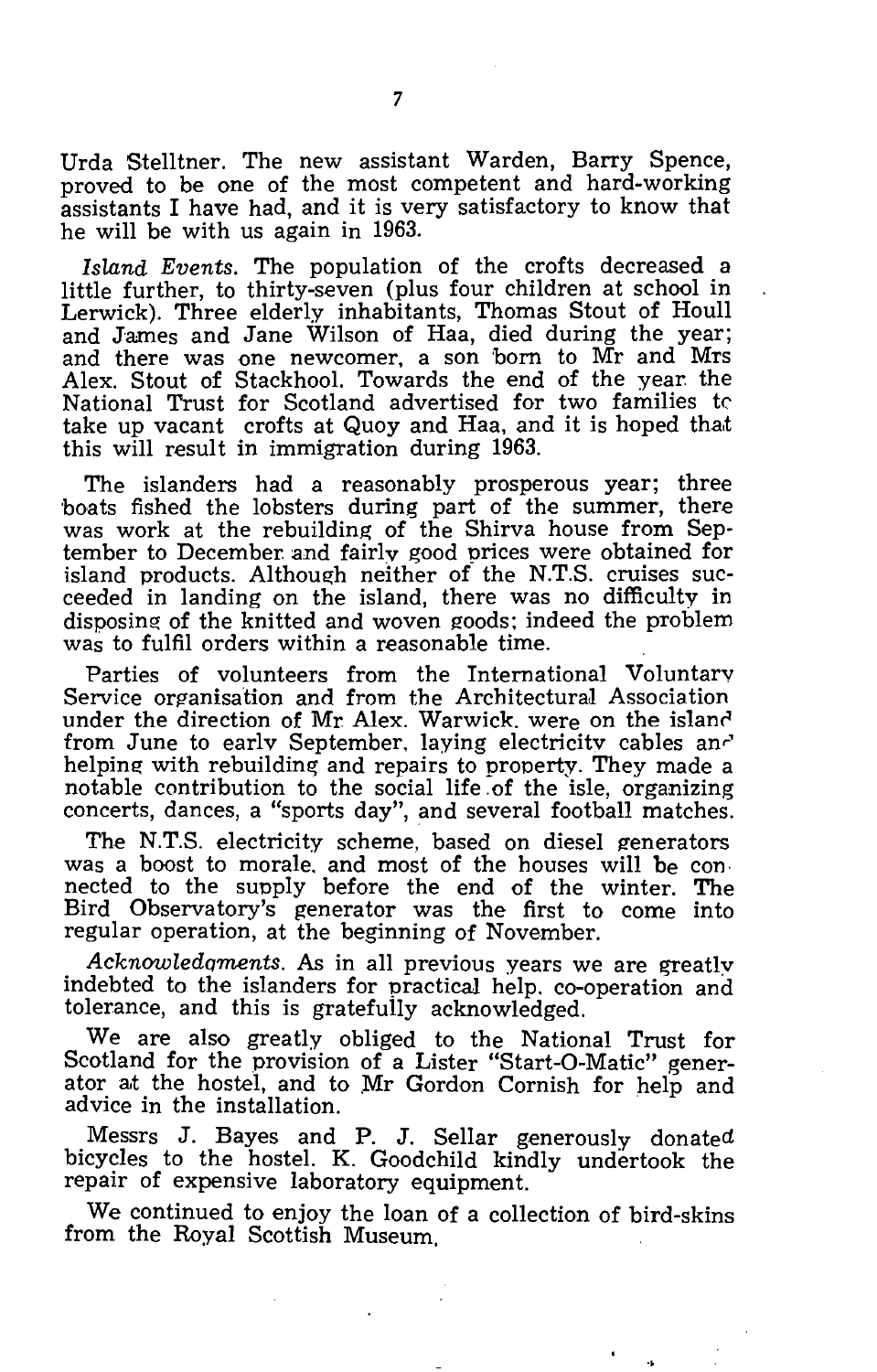### *Non-Ornithological Studies*

We were very glad to welcome several botanists to the island, including the well-known student of island ecology Dr Mary E. Gillham, who spent a very fruitful three weeks in Fair Isle, and who will, we hope, be returning to continue her studies in future years. Dr G. Russell (from Port Erin Marine Station) and Miss Kathleen Atkinson collected marine algae; and Mrs B. Christopher (Royal Botanic Gardens, Kew) collected mosses, since determined by Prof. Warburg.

Two antiquarians, Alexander Fenton (National Museum of Antiquities, Edinburgh), and Dr Holger Rasmussen (National Museum, Copenhagen) stayed at the hostel whilst conducting an inquiry into the old equipment and practices of the crofts, and tape-recording the reminiscences of the islanders.

A geography student, R. W. Butler, made some preliminary investigations with a view to preparing a thesis on the island and its economy.

A large-scale map to show the results of my collecting of island place-names (many of them obsolete or obsolescent) was printed in December.

A collection of bees was made, on behalf of Dr G. Kruseman of the Zoological Museum, Amsterdam.

## *Ornithology*

The work of making the daily census of migrants; trapping and laboratory examination; and the ringing of sea-birds continued as in earlier years. The special study of the Arctic Skua was wound up this year, although it was possible to have a complete record of the composition of the colony by trapping only those ringed birds which could not be identified by colour-rings. In June 1963 I propose to devote two or three weeks to a search for ringed Arctic Skuas in the Shetland colonies, in an attempt to assess the volume of dispersion from Fair Isle; and certain other aspects of the bird's breeding-biology must continue to receive attention on the island.

We continued in close co-operation with the Migration Research Officer, by furnishing him with monthly reports on migration and responding to several requests for other data. This is by no means a one-way traffic, for we greatly benefit from his practical help and advice. At the time of writing, the future of the Migration Research Office is a matter of considerable concern, and we earnestly hope that the B.T.O. will succeed in finding the funds to allow its work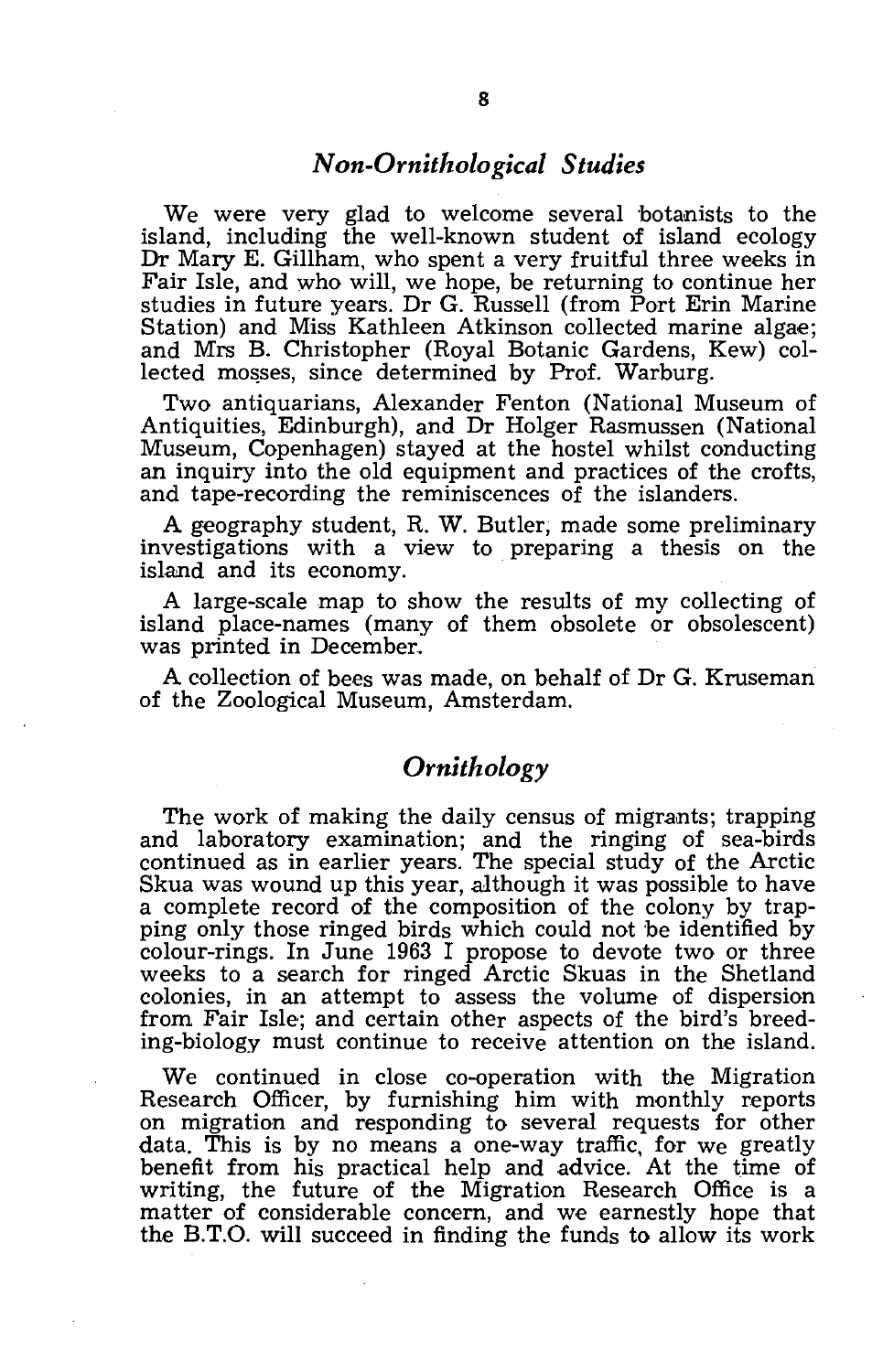to continue, and indeed to be expanded. It is obvious that if there ceased to be a: centre for analysing and disseminating the data we collect at the Bird Observatories there would be little point in their continued operation.

A good deal of information was also supplied in 1962 to private workers. We never begrudge the time spent in answering such requests and would be happy to have many more analyses of the Fair Isle data. Samples of Fulmar oil were supplied to a London firm of chemists.

A number of our visitors were given training in bird-ringing and laboratory techniques.

#### *Breeding Birds*

*Arctic Skua.* In the last season of intensive study seventy pairs bred, an increase of three pairs over 1961. They reared eighty-three chicks from 136 eggs, slightly below average success. The loss of experienced breeders was abnormally high, but so was the increment of first time breeders which more than offset the losses. Another unusual feature was that only a sixth of the newcomers were birds bred at Fair Isle, compared with up to a half in recent years. Other notable aspects of the season included the earliest eggs on record a clutch laid between 15th and 17th May; our first sightrecord of an Arctic Skua in first-summer plumage on the island; the first instance of replacement laying after the death of small chicks (all replacements hitherto have followed losses in the first half of the egg--stage), and two cases of females laying three eggs.

*Bonxies.* The breeding population increased by five pairs to twenty-five, but as the result of "discouragement" they reared only eleven chicks. A four-year-old bird was caught as a first-time breeder.

Among the less common breeders, the Peregrines reared two young; at least two pairs of Corncrakes bred; and a pair of Swallows at Ward Hill reared three young, a' remarkable achievement in such an exposed place in such a grey and windy summer. There is no previous documented record of the species nesting at Fair Isle. Storm Petrels were proved to breed, for the first time since 1943.

Most other species bred later, and in smaller numbers, than in 1961, probably as a consequence of the severe winter and late spring.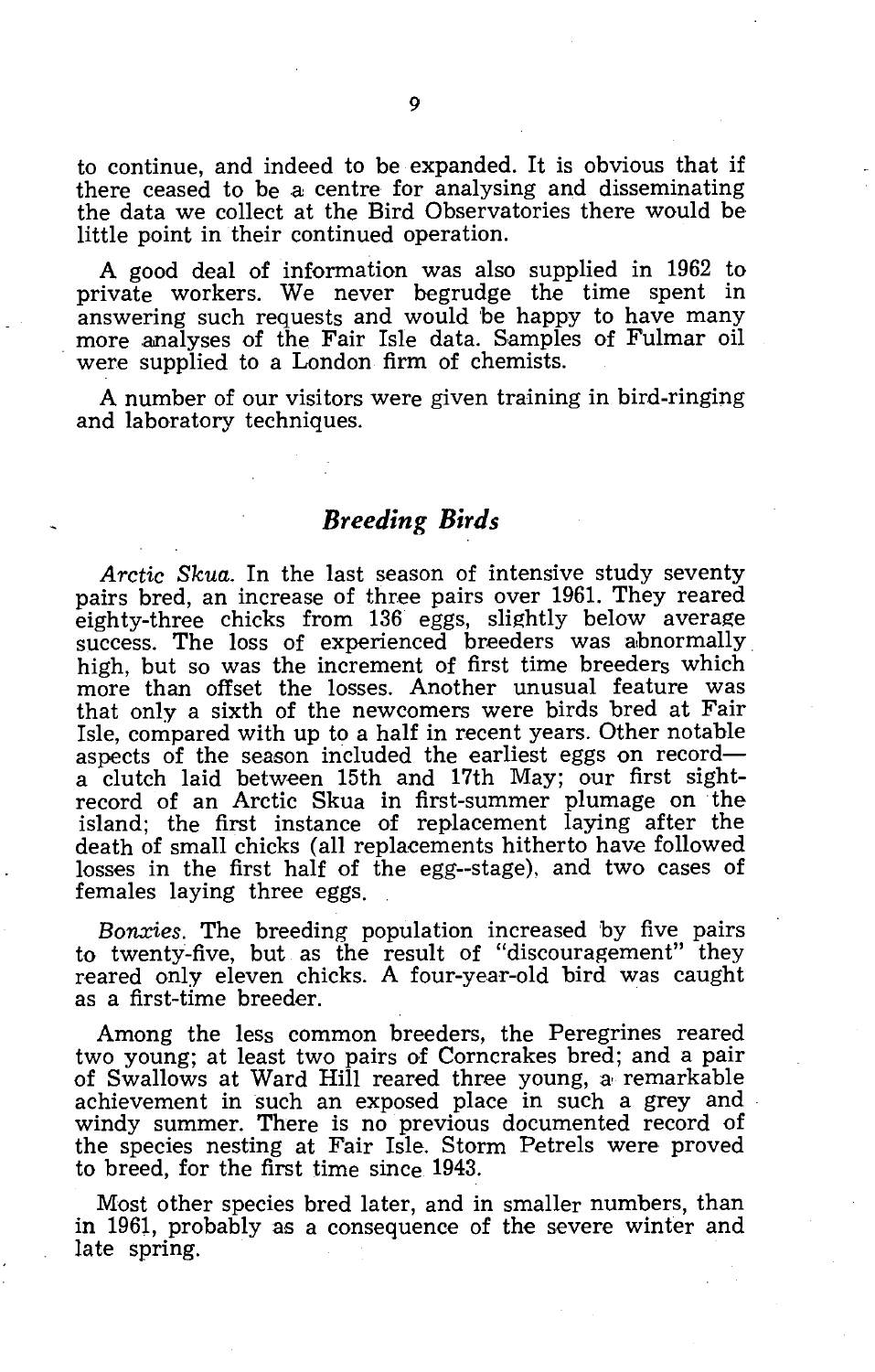## *Migration*

In retrospect 1962 was an uninspiring year for migration, particularly in comparison with the brilliant autumn of 1961. May and September. which often bring the highlights of the year, were both particularly disappointing months. However, there were a number of compensations at other times, particularly in the strength of the earliest and latest movements of the year, and in the Crossbill irruptions of July and October.

The main movements of the spring were big arrivals of Redwings, with Woodcocks and Blackbirds, on 26th-27th March; a much larger arrival of Blackbirds and Starlings on 30th March and many Robins on 17th-19th and 22nd April, accompanied by unprecedented numbers of Hedge Sparrows. The earlier summer visitors, such as Wheatear and Ring Ousel, were up to two weeks late in arriving, though paradoxically many of the later migrants were a good deal earlier than usual, and such species as Corncrake, Swift, and Wryneck achieved their earliest records for the island. In May there was a good fall of Greenland Wheatears on the 5th and of Meadow Pipits next day, but in the virtual absence of easterly winds there were no important arrivals of small oontinental night-migrants and in fact few species ever attained double figures.

The rarer birds in spring included a Blue Tit (our first spring record) on 24th April, an Osprey on the 25th, two Rustic Buntings between 13th and 18th May, Collared Doves on 13th May and 15th June, a male White-spotted Bluethroat 21st May, two Common Cranes (first for Fair Isle) on 29th May, Red-breasted Flycatcher 4th June, a male Black-headed Bunting 5th to 13th June (believed to be an escape), four Canada Geese on 6th June, and an Alpine Swift on 20th June (both new to the island).

July brought the Crossbill irruption, with birds seen daily from the 7th, peaking at over 100 on the 18th; an immature male Two-barred Crossbill was present from 29th to 31st. Another Common Crane arrived on 19th July and stayed until 28th August.

August was notable for the strong passage of waders, particularly of Knots and Ruffs, which peaked at 200 and 32 respectively, on the 4th; and also for a big movement of Wheatears (probably from Iceland) on the 26th. Several Barred Warblers appeared from the 20th, an Aquatic Warbler was trapped on the 23rd, an Icterine seen on the 31st, but there were few other warblers. An American Pectoral Sandpiper from 27th August was joined by another on 29th, when one was caught.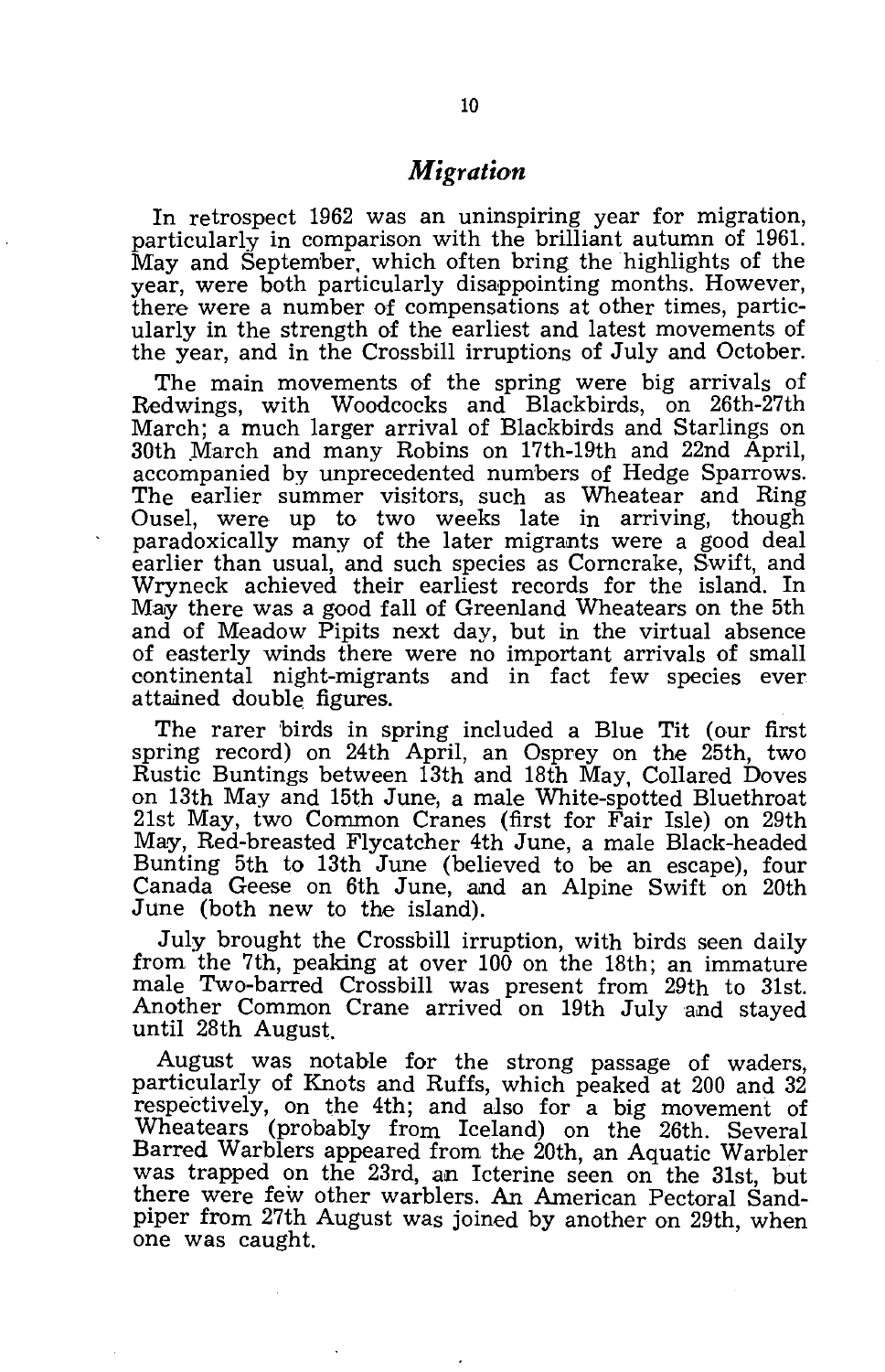It was the quietest September since 1953; there were no important movements of continental birds until the 27th, and even such bread-and-butter birds as Wheatear and Meadow Pipit were conspicuous by their absence. This was surprising in view of the persistent westerly winds, for the numbers of Lapland Buntings (peaking at about forty on 18th to 20th) and Snow Buntings (over 250 on 18th and 23rd) were above average. A few rarities appeared, notably an Arctic Warbler on 1st, a Marsh Warbler 2nd, two Scarlet Grosbeaks between 12th and 15th, a Yellow-breasted Bunting 12th to 15th, a Yellow-headed or Citrine Wagtail 22nd to 24th, and a Richard's Pipit on 24th. Things improved on the 27th and 29th with south-east winds and moderate falls of Redwings and Song Thrushes, with Garden Warblers, Goldcrests, Siskins, and other continentals. Two Yellow-browed Warblers were seen on the 29th. Also from the 27th a party of some thirty Crossbills was 'present, and when these settled down and allowed themselves to be caught a few days later it was discovered that they were in fact Parrot Crossbills; an invasion on a scale never previously known in Britain.

October started well, with a massive fall of over ten thousand Redwings on the 4th, and there was a fair variety of small night-migrants at this time, though the Robin was a notable absentee. Odd Bluethroats were seen, there were Yellow-browed Warblers 5th and 7th, a Richard's Pipit from the 6th. The next important faJ! was on the 11th, with Siskins and Goldcrests, at least a dozen Great Spotted Woodpeckers, and some twenty more Parrot Crossbills. Until now they had nearly all been females and immatures, but the newcomers were mostly red males; before the last of them departed ten days later, we had ringed thirty-four. The only Little Bunting of the year also came on 11th October.

The only important migrant in the rest of October was the Iceland Redwing, which made moderate falls on the 15th, 20th and 23rd. A second Richard's Pipit joined the "resident" on 20th, and both were trapped; they stayed until the end of the month, and one until at least 10th November, A Black-bellied Dipper made a similarly protracted stay, being first seen on the 17th, trapped on 20th, and still present on 11th November. A late Scarlet Grosbeak was caught on 25th October.

In November there was one massive movement of Blackbirds and Woodcocks, with Fieldfares and Redwings, 'from the 6th to the 8th. A few Song Thrushes and Robins, a late Bluethroat (7th), a Waxwing (8th), and at least two Great Grey Shrikes (8th and 12th) also appeared at this time. Another Blue Tit was caught On the 6th, and a Goshawk was watched on several occasions between the 14th and 24th. The big catch of Blackbirds, together with a steady flow of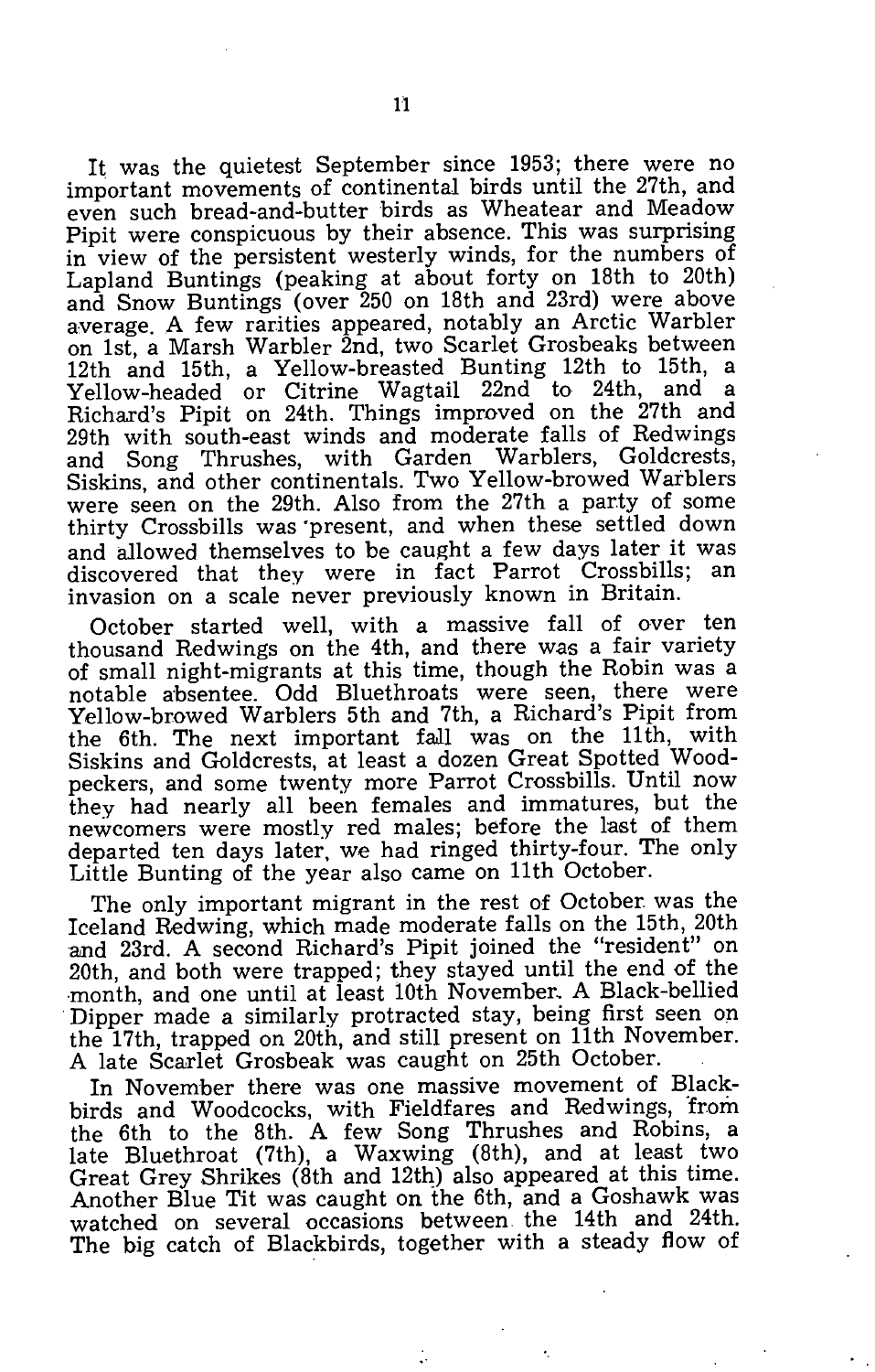Starlings during a period of snow from 14th to 20th, resulted in almost 800 birds being caught during the month, more than in any other month except July.

A hundred and eighty-three species were observed during the year; five of these, Canada Goose, Goshawk, Crane, Alpine Swift, and Parrot Crossbill, had their first definite records for the isle.

## *The Traps*

The existing traps were maintained and in some cases slightly modified, but no new ones were built. The new Hjon Dyke trap, erected in August 1961, proved a useful addition, and was especially successful with Wheatears. Mist nets were used whenever possible; with the introduction of smaller-mesh nets and "tethered" nets their potential was further improved. Dazzle-netting accounted for a fair variety of waders and other birds 'but, unfortunately there were no accessible gull-roosts this autumn.

## *Ringing*

The year's ringing totalled 5754 birds of 125 species, an increase of 100 birds and 14 species over 1961; the speciestotal was nine more than our previous record, set up in 1959. Forty-nine of the birds, mostly Bonxies, were ringed for us by Magnus Sinclair in Unst.

The leading scores were Blackbird 1039, Starling 585, Puffin 562. Shag 537, Wheatear 477, Meadow Pipit 277, Fulmar 270, Robin 255, and Redwing 238. Species ringed for the first time at Fair Isle were Wood Sandpiper, Spotted Redshank, Raven, Blue Tit (2), and Parrot Crossbill (34). Other unusual birds in the list were Peregrine (2), WhimbreL Bar-tailed Godwit, Green Sandpiper (4), Greenshank, Little Stint, American Pectoral Sandpiper, Swift (4), Great Spotted Woodpecker (4), Wryneck (2), Rook, Dipper, Marsh and Aquatic Warblers, Barred Warbler (6), Wood Warbler (2), Arctic and Yellowbrowed Warblers, Red-breasted Flycatcher (2), Richard's Pipit (2), Yellow-headed Wagtail, Waxwing, Great Grey Shrike  $(2)$ , Linnet  $(4)$ , Bullfinch, Scarlet Grosbeak  $(2)$ , and Ortolan (2).

Barry Spence has undertaken the considerable task of checking the published annual ringing-totals against the ringing records, eliminating a number of errors and also removing from the totals the "re-rings" which were counted as new birds up to 1956. The revised annual and cumulative totals are given in Table 1.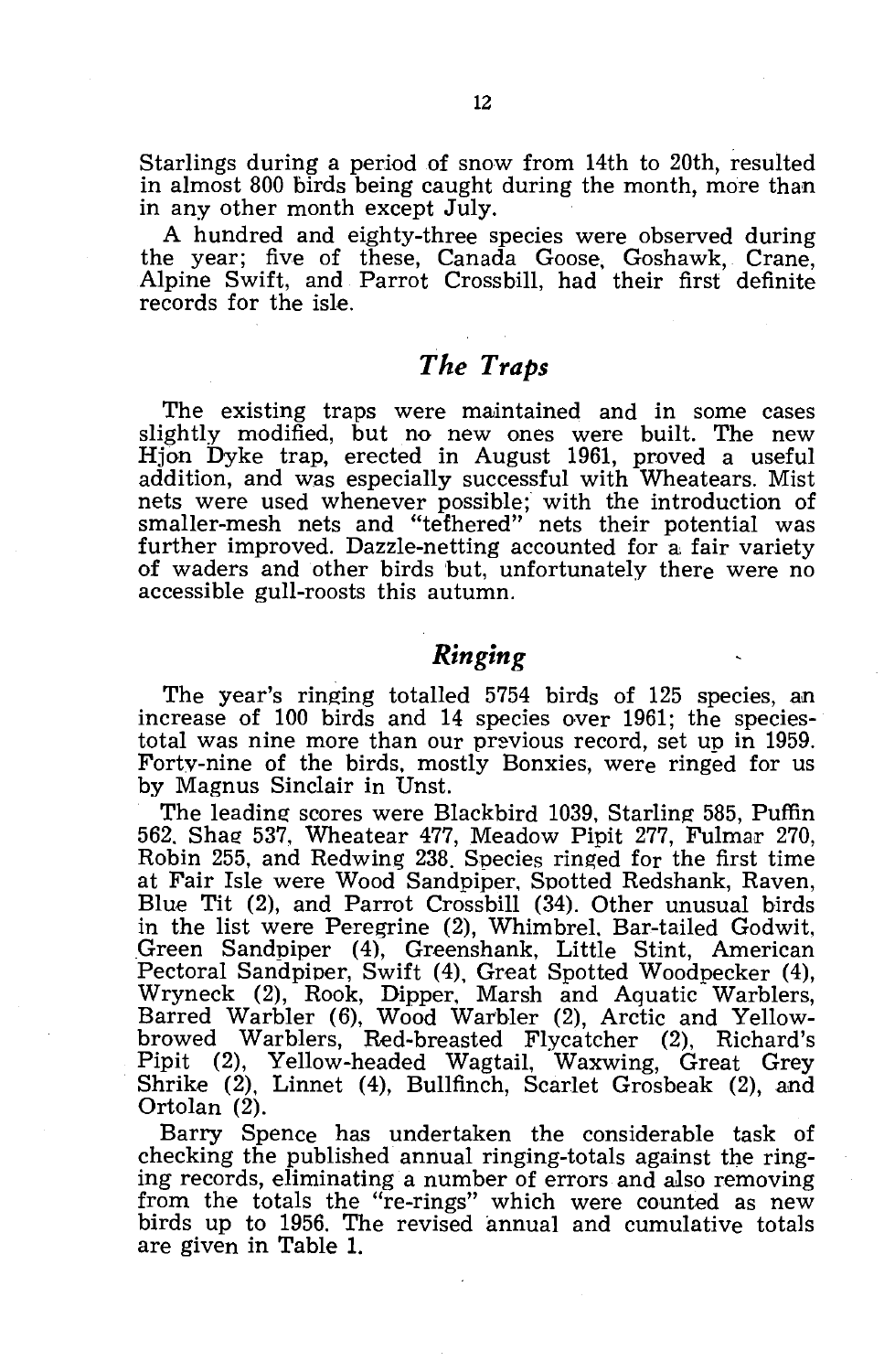| п<br>l'able |  |
|-------------|--|
|-------------|--|

| Year        | No. of Birds | No. of Species |
|-------------|--------------|----------------|
| 1948        | 288          | 38             |
| 1949        | 1505         | 63             |
| 1950        | 2394         | 74             |
| 1951        | 2234         | 77             |
| 1952        | 1932         | 74             |
| 1953        | 2550         | 80             |
| 1954        | 2317         | 75             |
| 1955        | 2457         | 82             |
| 1956        | 3290         | 81             |
| 1957        | 2924         | 87             |
| 1958        | 4572         | 101            |
| 1959        | 4761         | 116            |
| 1960        | 5110         | 112            |
| 1961        | 5656         | 111            |
| 1962        | 5754         | 125            |
| Grand Total | 47744        | 186            |

Table 2, which has also been compiled by Barry Spence, gives the ringing totals for the individual species, together with the number of recoveries of each species away from Fair Isle (or,in a few instances, away from the ringing-locality in Shetland).

| able |  |
|------|--|
|------|--|

| <b>Species</b>      | 1948-61 | Numbers Ringed<br>1962 | Total | Numbers Recovered<br>1948-61 | 1962 | Total |
|---------------------|---------|------------------------|-------|------------------------------|------|-------|
| Slavonian Grebe     |         |                        |       |                              |      |       |
| Little Grebe        |         |                        |       |                              |      |       |
| Storm Petrel        | 58      |                        | 60    |                              |      |       |
| Fulmar              | 907     | 270                    | 1177  |                              | 3    |       |
| Gannet              | h       |                        | 8     |                              |      |       |
| Cormorant           |         |                        |       |                              |      |       |
| Shag<br>∼           | 1930    | 537                    | 2467  | 55                           | 22   |       |
| Heron               |         |                        | 5     |                              |      |       |
| Mallard             |         |                        | 2     |                              |      |       |
| Teal                | 5       |                        | 6     |                              |      |       |
| Wigeon              | 3       |                        | 3     |                              |      |       |
| Scaup               |         |                        |       |                              |      |       |
| Goldeneye           |         |                        |       |                              |      |       |
| Long-tailed Duck    |         |                        |       |                              |      |       |
| Velvet Scoter       |         |                        |       |                              |      |       |
| Eider               | 20      |                        | 21    |                              |      |       |
| Red-br. Merganser   |         |                        |       |                              |      |       |
| Grey Lag-Goose      |         |                        |       |                              |      |       |
| White-fronted Goose |         |                        |       |                              |      |       |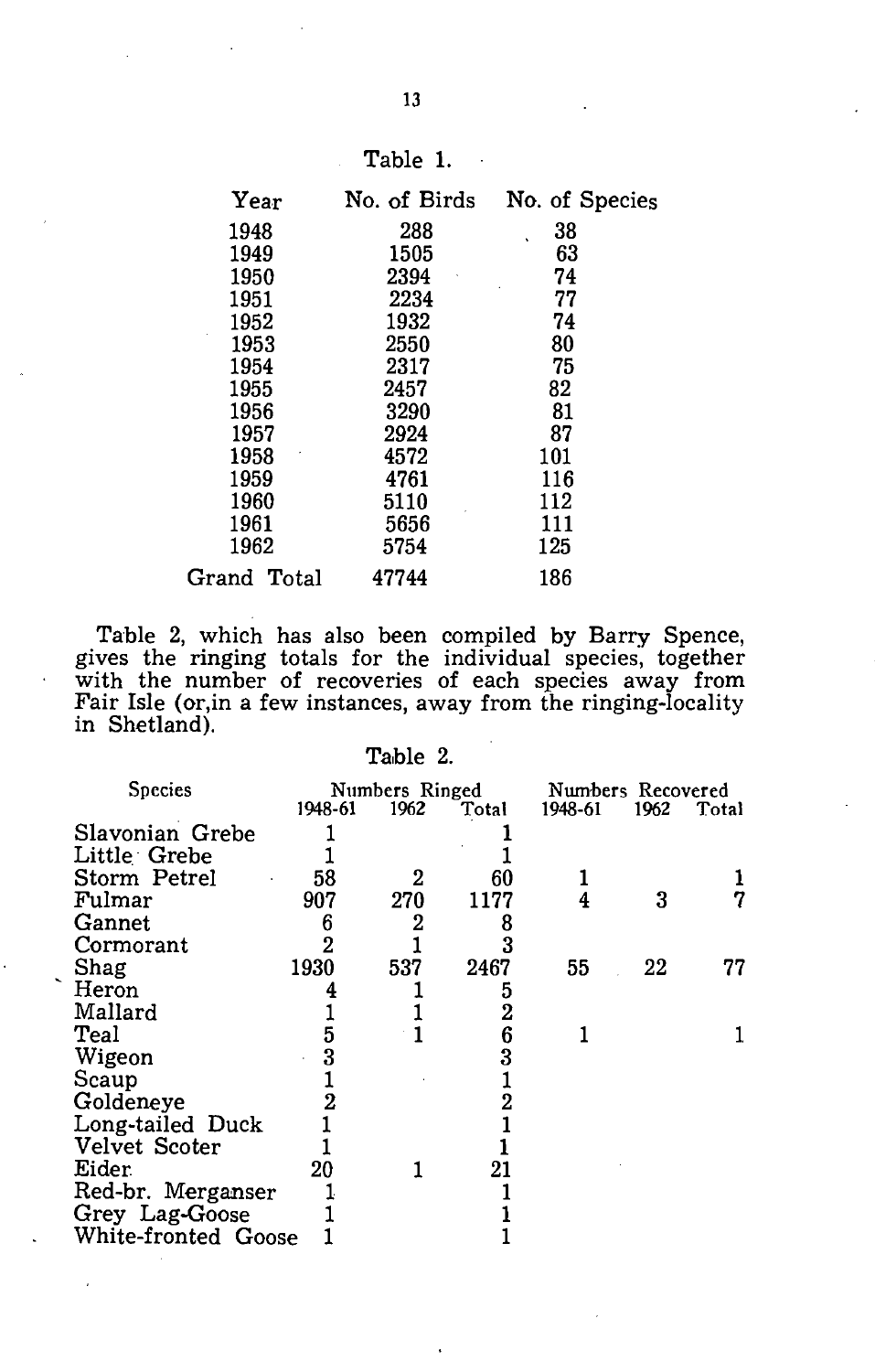| Species                |                | Numbers Ringed                   |                  | Numbers Recovered |                  |       |
|------------------------|----------------|----------------------------------|------------------|-------------------|------------------|-------|
|                        | 1948-61        | 1962                             | Total            | 1948-61           | 1962             | Total |
| Whooper Swan           | 3              |                                  | 3                |                   |                  |       |
| Sparrowhawk            | 42             | $\overline{2}$<br>$\overline{2}$ | 44               | 8                 |                  | 8     |
| Peregrine              | 1              |                                  | 3                |                   |                  |       |
| Merlin                 | 84             | 4                                | 88               | 8                 | 1                | 9     |
| $\rm Kestrel$          | 13             | $\overline{2}$                   | 15               | $2 -$             | 1                | 3     |
| Red-footed Falcon      | 1              |                                  | 1                |                   |                  |       |
| Water Rail             | 93             | 11                               | 104              | 1                 | 1                | 2     |
| Spotted Crake          | 2              |                                  | $\boldsymbol{2}$ |                   |                  |       |
| Corncrake              | 13             | 5                                | 18               | 2                 |                  | 2     |
| Moorhen                | 19             | 4                                | 23               |                   |                  |       |
| Coot                   | $\overline{2}$ | 1                                | 3                |                   |                  |       |
| Oystercatcher          | 330            | 36                               | 366              | 12                | $\boldsymbol{2}$ | 14    |
| Lapwing                | 151            | 37                               | 188              |                   | 1                | 1     |
| Ringed Plover          | 113            | 18                               | 131              | 1                 |                  | 1     |
| Turnstone              | 12             | 1                                | 13               |                   |                  |       |
| Snipe                  | 56             | 9                                | 65               | 1                 |                  | 1     |
| Jack Snipe             | 13             | 1                                | 14               |                   |                  |       |
| Woodcock               | 67             | 13                               | 80               | $\mathbf 2$       |                  | 2     |
| Curlew                 | 4              | 3                                | 7                |                   |                  |       |
| Whimbrel               | 3              | 1                                | 4                |                   |                  |       |
| Bar-tailed Godwit      | 3              | 1                                | 4                | $\mathbf{1}$      |                  | 1     |
| Green Sandpiper        | 4              | 4                                | 8                |                   |                  |       |
| Wood Sandpiper         |                | 1                                | 1                |                   |                  |       |
| Common Sandpiper       | 10             | 3                                | 13               |                   |                  |       |
| Redshank               | 24             | 10                               | 34               |                   |                  |       |
| Spotted Redshank       |                | 1                                | 1                |                   |                  |       |
| Greenshank             | $\overline{2}$ | 1                                | 3                |                   |                  |       |
| $\operatorname{Knot}$  | 16             | 6                                | 22               |                   |                  |       |
| Purple Sandpiper       | 40             | $\overline{2}$                   | 42               |                   |                  |       |
| Little Stint           | 7              | $\overline{1}$                   | 8                |                   |                  |       |
| Western Sandpiper      | 1              |                                  | $\mathbf{1}$     |                   |                  |       |
| Am. Pectoral           |                |                                  |                  |                   |                  |       |
| Sandpiper              | 1              | 1                                | 2                |                   |                  |       |
| Dunlin                 | 85             | 15                               | 100              | 1                 | 1                | 2     |
| Sanderling             | 35             | 3                                | 38               |                   |                  |       |
| Ruff                   | 3              |                                  | 3                | 1                 |                  | 1     |
| Red-necked Phalarope 2 |                |                                  | $\overline{2}$   |                   |                  |       |
| Arctic Skua            | 924            | 92                               | 1016             | 15                | 2                | 17    |
| Bonxie                 | 255            | 39                               | 294              | 3                 |                  | 3     |
| Great Blackback        | 176            | 5                                | 181              | 6                 | 1                | 7     |
| Lesser Blackback       | 158            | 15                               | 173              | 3                 |                  | 3     |
| Herring Gull           | 224            | 31                               | 255              | 3                 | 3                | 6     |
| Common Gull            | 9              |                                  | 9                |                   |                  |       |
| Glaucous Gull          | 5              |                                  | 5                | 1                 |                  | 1     |
| Black-headed Gull      | 33             |                                  | 33               | 1                 |                  | 1     |
| Kittiwake              | 48             | 8                                | 56               |                   |                  |       |
| Common Tern            | 4              |                                  | 4                |                   |                  |       |
|                        |                |                                  |                  |                   |                  |       |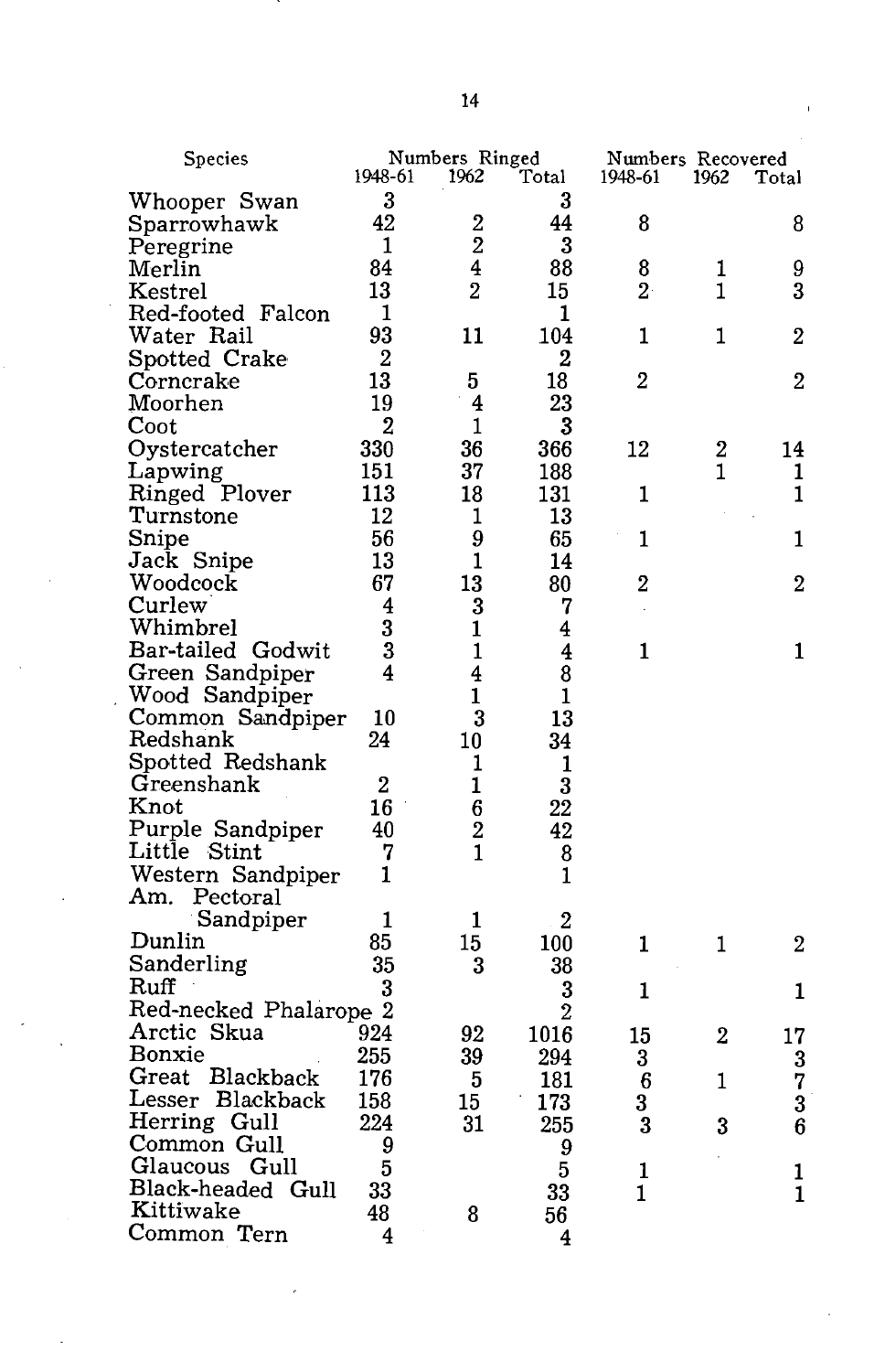| Species               |                | Numbers Ringed |                |                | Numbers Recovered |                         |  |
|-----------------------|----------------|----------------|----------------|----------------|-------------------|-------------------------|--|
|                       | 1948-61        | 1962           | Total          | 1948-61        | 1962              | Total                   |  |
| Arctic Tern           | 95             |                | 95             |                |                   |                         |  |
| Razorbill             | 158            | 50             | 208            | 10             | 3                 | 13                      |  |
| Little Auk            | 4              |                | 4              |                |                   |                         |  |
| Guillemot             | 173            | 18             | 191            | 7              | 1                 | 8                       |  |
| Black Guillemot       | 146            | 25             | 171            | 2              |                   | $\overline{\mathbf{2}}$ |  |
| Puffin                | 2313           | 562            | 2875           | 4              |                   | 4                       |  |
| Wood Pigeon           | 10             |                | 10             |                |                   |                         |  |
| Turtle Dove           | 10             | 2              | 12             |                |                   |                         |  |
| Cuckoo                | 23             | $\mathbf{1}$   | 24             | 1              |                   | 1                       |  |
| Long-eared Owl        | 20             | 3              | 23             | $\overline{1}$ |                   | ĩ                       |  |
| Short-eared Owl       | 1              |                | 1              |                |                   |                         |  |
| Swift                 | 1              | 4              | 5              |                |                   |                         |  |
| Great Spotted         |                |                |                |                |                   |                         |  |
| Woodpecker            | 3              | 4              | 7              |                |                   |                         |  |
| Wryneck               | 28             | 2              | 30             |                |                   |                         |  |
| Short-toed Lark       | 1              |                | 1              |                |                   |                         |  |
| Woodlark              | 1              |                | $\mathbf{1}$   |                |                   |                         |  |
| Skylark               | 249            | 37             | 286            | 1              |                   | 1                       |  |
| Swallow               | 54             | 10             | 64             | $\mathbf{1}$   |                   | $\mathbf{1}$            |  |
| House Martin          | 17             | 1              | 18             |                |                   |                         |  |
| Raven                 |                | $\mathbf{1}$   | 1              |                |                   |                         |  |
| Hooded Crow           | 6              | $\mathbf{1}$   | 7              |                |                   |                         |  |
| Rook                  | $\overline{2}$ | 1              | 3              |                |                   |                         |  |
| Great Tit             | $\overline{1}$ |                | $\mathbf{1}$   |                |                   |                         |  |
| Blue Tit              |                | $\overline{2}$ | $\overline{2}$ |                |                   |                         |  |
| Treecreeper           | 1              |                | $\mathbf{1}$   |                |                   |                         |  |
| Wren                  | 282            | 21             | 303            |                |                   |                         |  |
| Dipper                | $\overline{2}$ | $\mathbf{1}$   | 3              |                |                   |                         |  |
| Mistle Thrush         | 4              | 3              | 7              |                |                   |                         |  |
| Fieldfare             | 118            | 9              | 127            |                |                   |                         |  |
| Song Thrush           | 354            | 62             | 416            | 8              | 2                 | 10                      |  |
| Redwing               | 1826           | 238            | 2064           | 17             | $\mathbf{1}$      | 18                      |  |
| Dusky Thrush          | 1              |                | 1              |                |                   |                         |  |
| Black-throated        |                |                |                |                |                   |                         |  |
| Thrush                | 1              |                | 1              |                |                   |                         |  |
| Ring Ouzel            | 43             | 8              | 51             | 1              |                   | 1                       |  |
| Blackbird             | 5588           | 1039           | 6627           | 100            | 17                | 117                     |  |
| Grey-cheeked Thrush 2 |                |                | 2              |                |                   |                         |  |
| Wheatear              | 6281           | 477            | 6758           | 27             | 6                 | 33                      |  |
| Stonechat             | 11             | 1              | 12             |                |                   |                         |  |
| Whinchat              | 164            | 11             | 175            | $\mathbf{1}$   |                   | $\mathbf{1}$            |  |
| Redstart              | 485            | 33             | 518            |                |                   |                         |  |
| <b>Black Redstart</b> | 23             | $\mathbf{1}$   | 24             |                |                   |                         |  |
| Nightingale           | 1              |                | 1              |                |                   |                         |  |
| Thrush Nightingale    | $\overline{2}$ |                | $\overline{2}$ |                |                   |                         |  |
| Bluethroat            | 67             | 5              | 72             | 1              |                   | 1                       |  |
| Robin                 | 1245           | 255            | 1500           | 8              | 1                 | 9                       |  |
|                       |                |                |                |                |                   |                         |  |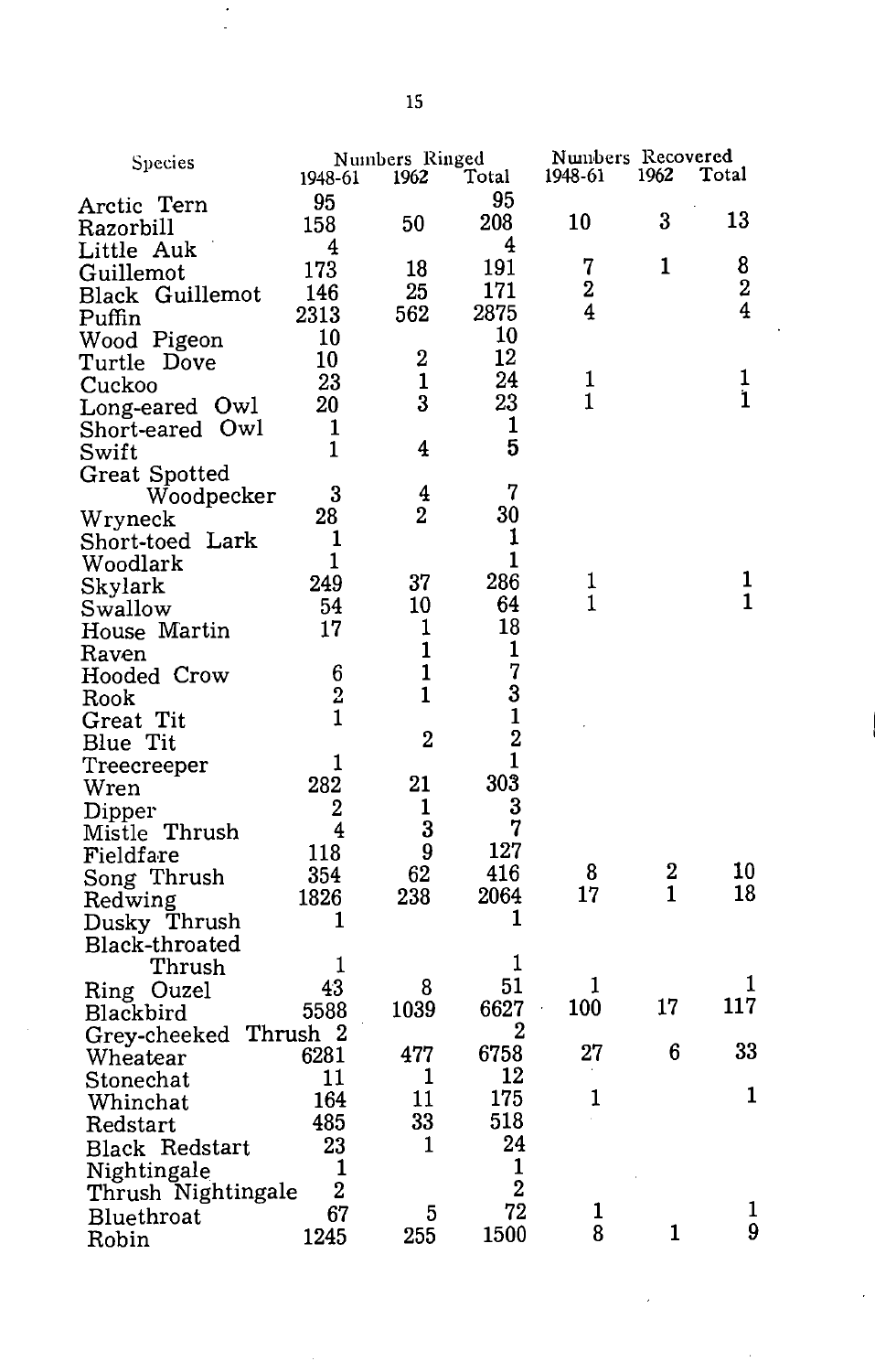| Species              | 1948-61                 | Numbers Ringed<br>1962 | Total        | Numbers Recovered<br>1948-61 | 1962 | Total            |
|----------------------|-------------------------|------------------------|--------------|------------------------------|------|------------------|
| Grasshopper          |                         |                        |              |                              |      |                  |
| Warbler              | 11                      | 1                      | 12           |                              |      |                  |
| Lanceolated          |                         |                        |              |                              |      |                  |
| Warbler              | 3                       |                        | 3            |                              |      |                  |
| Pallas's Grasshopper |                         |                        |              |                              |      |                  |
| Warbler              | 1                       |                        | 1            |                              |      |                  |
| River Warbler        | 1                       |                        | 1            |                              |      |                  |
| Reed Warbler         | 23                      | 2                      | 25           |                              |      |                  |
| Marsh Warbler        | 9                       | 1                      | 10           |                              |      |                  |
| Paddyfield Warbler   | 1                       |                        | 1            |                              |      |                  |
| Thick-billed Warbler | 1                       |                        | 1            |                              |      |                  |
| Sedge Warbler        | 89                      | 10                     | 99           |                              |      |                  |
| Aquatic Warbler      | 3                       | 1                      | 4            |                              |      |                  |
| Melodious Warbler    | 1                       |                        | $\mathbf{1}$ |                              |      |                  |
| Icterine Warbler     | 18                      |                        | 18           |                              |      |                  |
| Booted Warbler       | 1                       |                        | 1            |                              |      |                  |
| Blackcap             | 320                     | 17                     | 337          | $\boldsymbol{2}$             |      | 2                |
| Barred Warbler       | 71                      | 6                      | 77           |                              |      |                  |
| Garden Warbler       | 391                     | 36                     | 427          |                              |      |                  |
| Whitethroat          | 272                     | 11                     | 283          |                              |      |                  |
| Lesser Whitethroat   | 105                     | 12                     | 117          |                              |      |                  |
| Subalpine Warbler    | 4                       |                        | 4            |                              |      |                  |
| Willow Warbler       | 622                     | 30                     | 652          |                              |      |                  |
| Greenish Warbler     | 5                       |                        | 5            |                              |      |                  |
| Chiffchaff           | 95                      | 17                     | 112          |                              |      |                  |
| Wood Warbler         | 6                       | 2                      | 8            |                              |      |                  |
| Donelli's Warbler    | 1                       |                        | 1            |                              |      |                  |
| Arctic Warbler       | 5                       | 1                      | 6            |                              |      |                  |
| Yellow-browed        |                         |                        |              |                              |      |                  |
| Warbler              | 16                      | 1                      | 17           |                              |      |                  |
| Dusky Warbler        | 1                       |                        | 1            |                              |      |                  |
| Goldcrest            | 269                     | 15                     | 284          |                              |      |                  |
| Spotted Flycatcher   | 112                     | 9                      | 121          | 1                            |      | 1                |
| Pied Flycatcher      | 235                     | 26                     | 261          | 1                            |      | 1                |
| Red-breasted         |                         |                        |              |                              |      |                  |
| Flycatcher           | 23                      | $\mathbf{2}$           | $-25$        |                              |      |                  |
| Hedge Sparrow        | 171                     | 95                     | 266          | 1                            | ı    | 2                |
| Meadow Pipit         | 3153                    | 277                    | 3430         | 27                           | 3    | 30               |
| Tree Pipit           | 127                     | 20                     | 147          |                              |      |                  |
| Petchora Pipit       | 1                       |                        | 1            |                              |      |                  |
| Red-throated Pipit   | 1                       |                        | 1            |                              |      |                  |
| Rock Pipit           | 2601                    | 166                    | 2767         | 6                            |      | 6                |
| Richard's Pipit      | 1                       | 2                      | 3            |                              |      |                  |
| Tawny Pipit          | $\mathbf{1}$            |                        | 1            |                              |      |                  |
| Pied/White           |                         |                        |              |                              |      |                  |
| Wagtail              | 192                     | 14                     | 206          | 2                            |      | $\boldsymbol{2}$ |
| Grey Wagtail         | $\overline{\mathbf{4}}$ |                        | 4            | $\mathbf{1}$                 |      | $\mathbf 1$      |
|                      |                         |                        |              |                              |      |                  |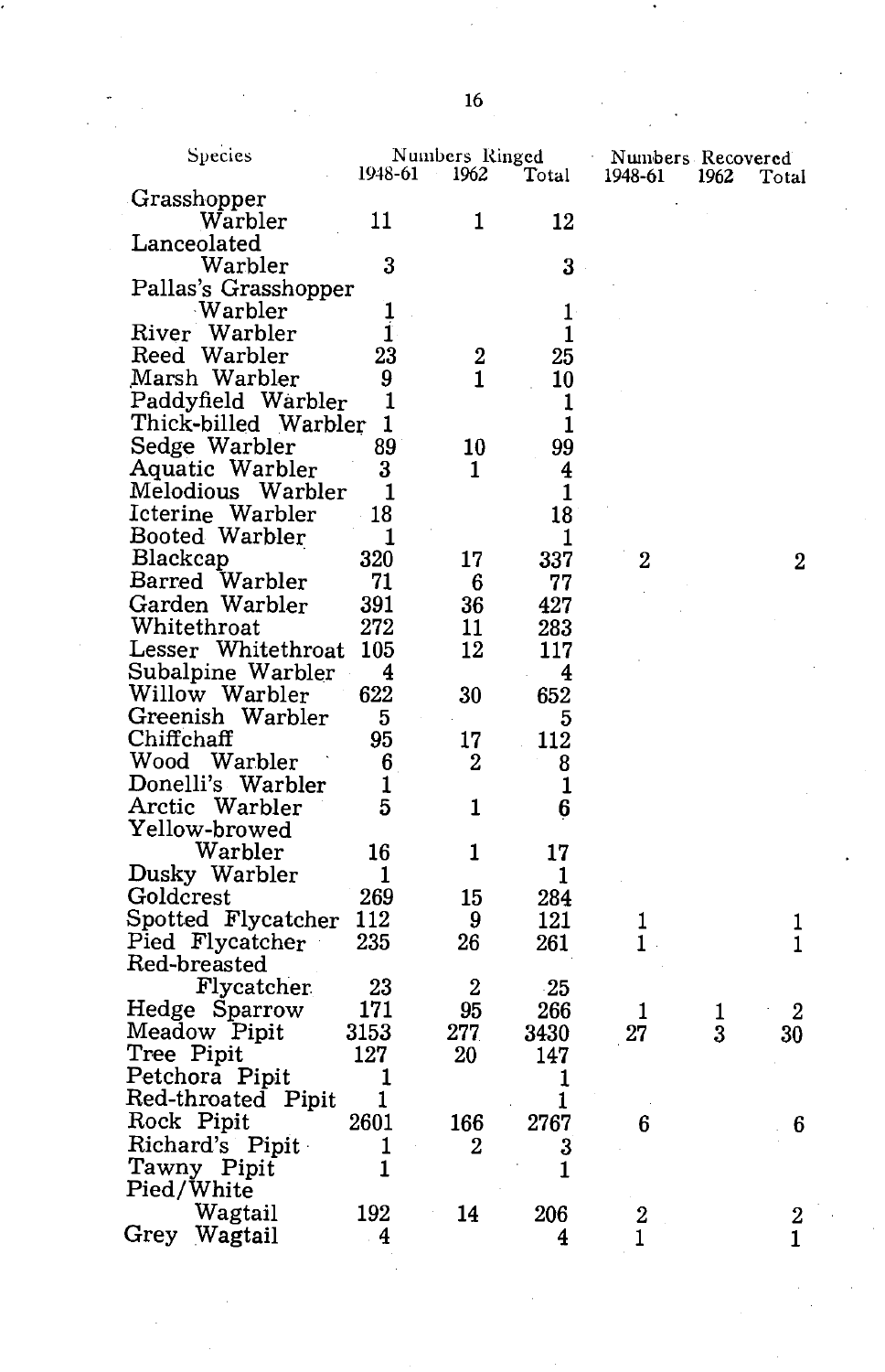| Species               |                                                 | Numbers Ringed   |                |                | Numbers Recovered |                  |  |
|-----------------------|-------------------------------------------------|------------------|----------------|----------------|-------------------|------------------|--|
|                       | 1948-61                                         | 1962             | Total          | 1948-61        | 1962              | Total            |  |
| Yellow Wagtail        | 5<br>ssp.                                       | 1                | 6              |                |                   |                  |  |
| Yellow-headed         |                                                 |                  |                |                |                   |                  |  |
| Wagtail               | $\boldsymbol{2}$                                | 1                | 3              |                |                   |                  |  |
| Waxwing               | 3                                               | $\mathbf{1}$     | 4              |                |                   |                  |  |
| Great Grey Shrike     | 9                                               | $\overline{2}$   | 11             |                |                   |                  |  |
| Lesser Grey Shrike    | 3                                               |                  | 3              |                |                   |                  |  |
| Woodchat Shrike       | $\overline{2}$                                  |                  | $\overline{2}$ |                |                   |                  |  |
| Red-backed Shrike     | 29                                              | $\overline{2}$   | 31             |                |                   |                  |  |
| Starling              | 3798                                            | 585              | 4383           | 26             | $\overline{2}$    | 28               |  |
| Rose-coloured         |                                                 |                  |                |                |                   |                  |  |
| Starling              | 1                                               |                  | 1              |                |                   |                  |  |
| Greenfinch            | 7                                               | 1                | 8              |                |                   |                  |  |
| Goldfinch             | 1                                               |                  | $\mathbf{1}$   |                |                   |                  |  |
| Siskin                | 80                                              | 16               | 96             |                |                   |                  |  |
| Linnet                | 3                                               | 4                | 7              |                |                   |                  |  |
| Twite                 | 1503                                            | 103              | 1606           | $\overline{c}$ |                   | 2                |  |
| Redpoll               | 79                                              | 12               | 91             |                |                   |                  |  |
| Arctic Redpoll        | $\mathbf{2}$                                    |                  | $\overline{2}$ |                |                   |                  |  |
| Bullfinch             | 5                                               | 1                | 6              |                |                   |                  |  |
| Scarlet Grosbeak      | 13                                              | $\overline{c}$   | 15             |                |                   |                  |  |
| Crossbill             | 127                                             | 4                | 131            | 1              |                   | 1                |  |
| Parrot Crossbill      |                                                 | 34               | 34             |                |                   |                  |  |
| Chaffinch             | 380                                             | 28               | 408            |                |                   |                  |  |
| <b>Brambling</b>      | 177                                             | 16               | 193            |                |                   |                  |  |
| Yellowhammer          | 10                                              | $\boldsymbol{2}$ | 12             |                |                   |                  |  |
| Corn Bunting          | 1                                               |                  | 1              |                |                   |                  |  |
| Red-headed Bunting    | 3                                               |                  | 3              |                |                   |                  |  |
| Yellow-breasted       |                                                 |                  |                |                |                   |                  |  |
| <b>Bunting</b>        |                                                 |                  | 1              |                |                   |                  |  |
| Orotolan              | $\begin{smallmatrix}1\2\2\2\1\end{smallmatrix}$ | $\overline{2}$   |                |                |                   |                  |  |
| Rustic Bunting        |                                                 |                  | $\frac{4}{2}$  |                |                   |                  |  |
| Little Bunting        |                                                 |                  |                |                |                   |                  |  |
| Reed Bunting          | 58                                              |                  | 58             | $\mathbf{1}$   |                   | 1                |  |
| Lapland Bunting       | 23                                              | 2                | 25             |                |                   |                  |  |
| Snow Bunting          | 109                                             | 36               | 145            | 2              |                   | $\boldsymbol{2}$ |  |
| Song Sparrow          | 1                                               |                  | 1              |                |                   |                  |  |
| House Sparrow         | 717                                             | 29               | 746            |                |                   |                  |  |
| Tree Sparrow          | 6                                               | 3                | 9              |                |                   |                  |  |
| TOTAL<br><b>GRAND</b> | 41990                                           | 5754             | 47744          | 395            | 75                | 470              |  |

## **Recoveries 1962**

Recoveries of seventy-five birds ringed by the observatory were reported during the year. Four birds. ringed elsewhere were found at Fair Isle, and details of another found in 1961

 $\ddot{\phantom{a}}$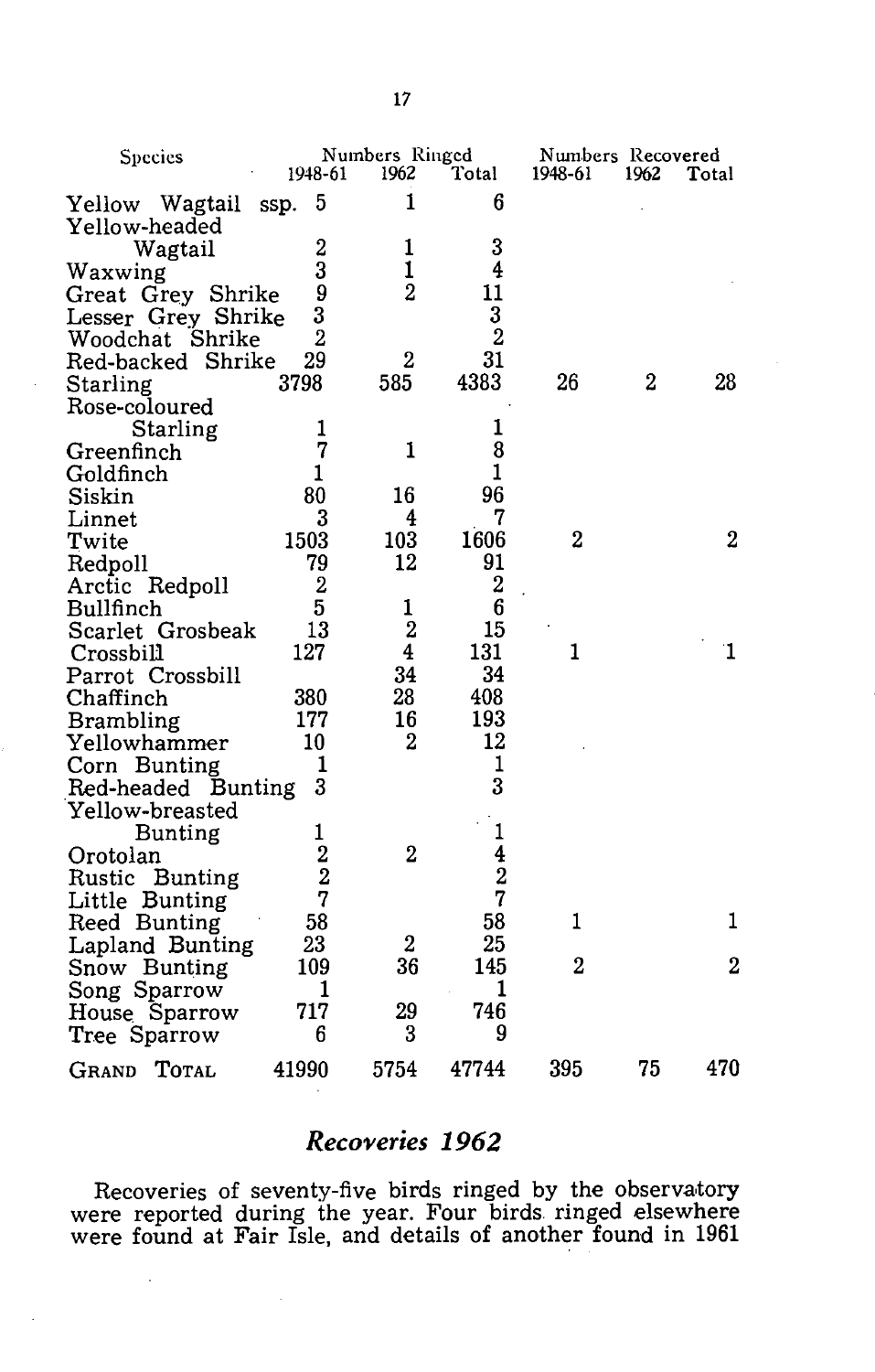finally reached us during the summer. Full information about all these recoveries is given in the *Bulletin for* June 1963.

*Fulmar* chick ringed in 1959 was caught on a Russian vessel N.E. of Newfoundland in November 1961, and another, ringed on the same day, was netted at Videro in the Faeroes in August 1962.A young bird of 1962 reached Ribadeo in N. Spain by 15th December. *Shaqs* seem to be settling down to a steady recovery rate of about  $4\%$ , and as in 1961 twenty-two were reported. These had all been ringed as chicks between 1959 and 1962; nine were recovered in Shetland, seven in Orkney, two in Caithness, one Ross (the only west coast report), one Kincardine, one Berwick, and one eccentric bird in Buckinghamshire in April. A *Merlin* ringed in October 1961 was found near Edinburgh in early March and a *Kestrel*  of early October 1962 was near Bremerhaven in N.W. Germany in late November. Our first distant recovery of a *Water Rail* concerned a bird ringed in September 1961 and found injured at Larne in N. Ireland in January.

Two *Oystercatcher* chicks of 1961 were recovered in Anglesey in January and in Dumfries in May 1962. A young *Lapwing*  ringed in Unst by Magnus Sinclair. in 1961 died near Vigo, N.W. Spain, during severe weather in early January. This was a striking example of "beginner's luck", for it was the only Lapwing ringed by Mr Sinclair that year, and it was also the first recovery of a Lapwing carrying a F.I.B.O. ring. A *Dunlin* ringed on 23rd May, 1961 was killed at Arriondas in N. Spain on 10th May, 1962. Two *Arctic Skuas* were reported, one 1959 chick from Bressay, Shetland, in August, and a 1962 chick from Gabol in Jutland on 26th August, only three and a half weeks after it fledged. A third-winter *Great Black*back ringed in November 1959 was found near Peterhead (Aberdeenshire) in February 1962. A *Herring Gull* chick of 1959 was at Cadzand in N. Holland in late June 1962, and of two birds ringed at a roost on 13th December, 1961, one firstwinter bird was recovered long-dead at Romo in Denmark in April, and an adult near Honningsvag, Finnmark, in the extreme north of Norway, on 8th June. (The Russian-ringed Herring Gull mentioned below was caught in this same roost). Three young *Razorbills* and one young *Guillemot*  ringed in 1962 were all killed in the usual areas off S.W. Norway in October and November.

A *Song .Thrush* ringed on 5th October, 1955 was killed six and a half years later, in March 1962, at Macas de Dona Maria (Beira Litoral) in Portugal. Another. ringed 1st March, 1960 was at Inverness in mid-April. A *Redwing,* ringed on its first autumn migration in October 1958, was also killed in the Beira Litoral province, in February. Seventeen *Blackbirds*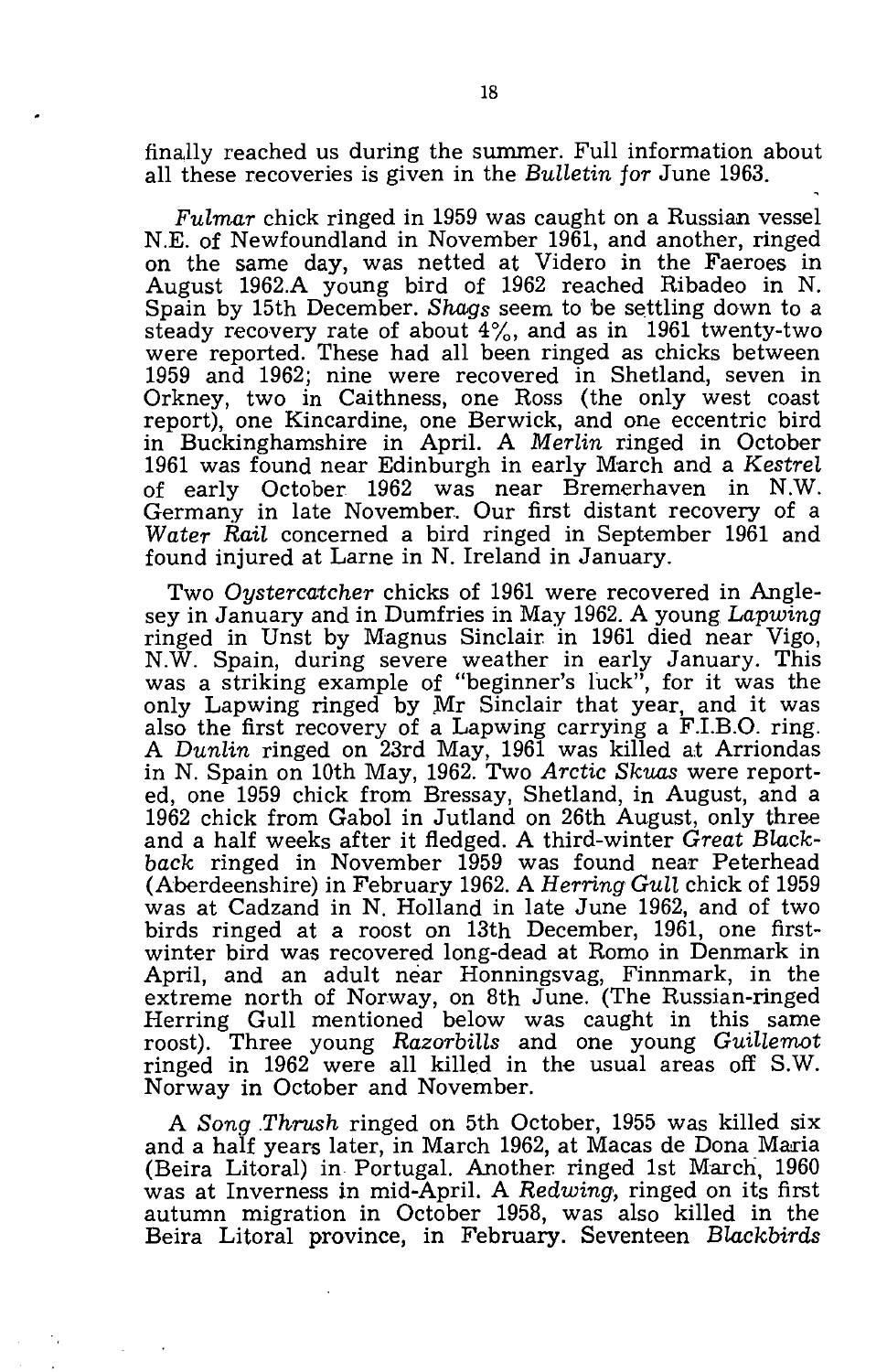were notified. Eleven were in Scandinavia, nearly all between April and November but one December; three were in Scotland and two in Ireland between January and April; the remaining bird was by far our most southerly recovery to date, an adult female ringed 19th April, 1961 and found dead at St Savin de Blaye (Gironde), S.W. France, on 11th March, 1962.

Of six *Wheatear* returns, a local juvenile of 1959 was at El Viso (Cordoba) in October 1962; a 1st-summer female of May 1961 (probably a local breeder) was at Puerto Soller, Majorca, in early April; and a 1st-winter bird (probably local-born) ringed early August 1962 was caught near Bordeaux in early October. The other three were certainly passage-migrants at Fair Isle: a female Greater Wheatear ringed 21st May, 1961 was found at Puerto de Santa Maria (Cadiz) on 23rd September, 1962, and first-winter birds ringed on 26th and 27th August, 1962 were respectively near Rouen in late September, and at Knardijk (Ijsselmeer) Holland only three days after ringing. A *Robin* ringed on 29th April, 1962 was recovered at Dompierre-sur-Mer (Charente Maritime), France, about 23rd October.

A *Hedge Sparrow* ringed on 27th April, 1962 must clearly have overshot its breeding-area and rapidly returned south, for it was recovered at March, Cambridgeshire, on 3rd May. (There is an interesting parallel to this record in the bird of spring 1961 which was found in Heligoland a few days later). A juvenile *Meadow Pipit* of June 1961 was shot at Ecija (Seville) on 24th January, and full-grown bird of August 1961 near Rabat, Morocco, about 25th January. A third Meadow Pipit, ringed 29th August, 1962, was caught at Lochgelly, Fife, during hard weather about 20th November. Finally, there were two reports of *Starlings,* one a 1959 juvenile near Invergordon (Ross) on 2nd December, 1962, the other a full-grown male of October 1962, found at Hamnavoe, Shetland, a month later.

*Ringed strangers:* A *Barnacle Goose* shot at Fair Isle on 12th November, 1962 had been ringed as a moulting adult at Hornsund, West Spitsbergen, on 24th July, 1962. The Russianringed *Herring Gull* caught at a roost in December 1961 was reported to have been marked as a chick on the Murmansk coast in June 1960. Two ringed *Blackbirds* were taken at Fair Isle during the November "rush"; one, trapped on 6th November, had been ringed as a chick at Hattula, Ihaniemi, in south-central Finland in May 1962; the other, trapped next day, had been ringed during a big migration at Spurn Bird Observatory, Yorkshire, on 5th November, 1961, A *White Wagtail* caught in the gully on 26th August had been marked as a chick at Horgardalur, N. Iceland, on 18th July, 1962.

ديدهم.<br>ديده جامع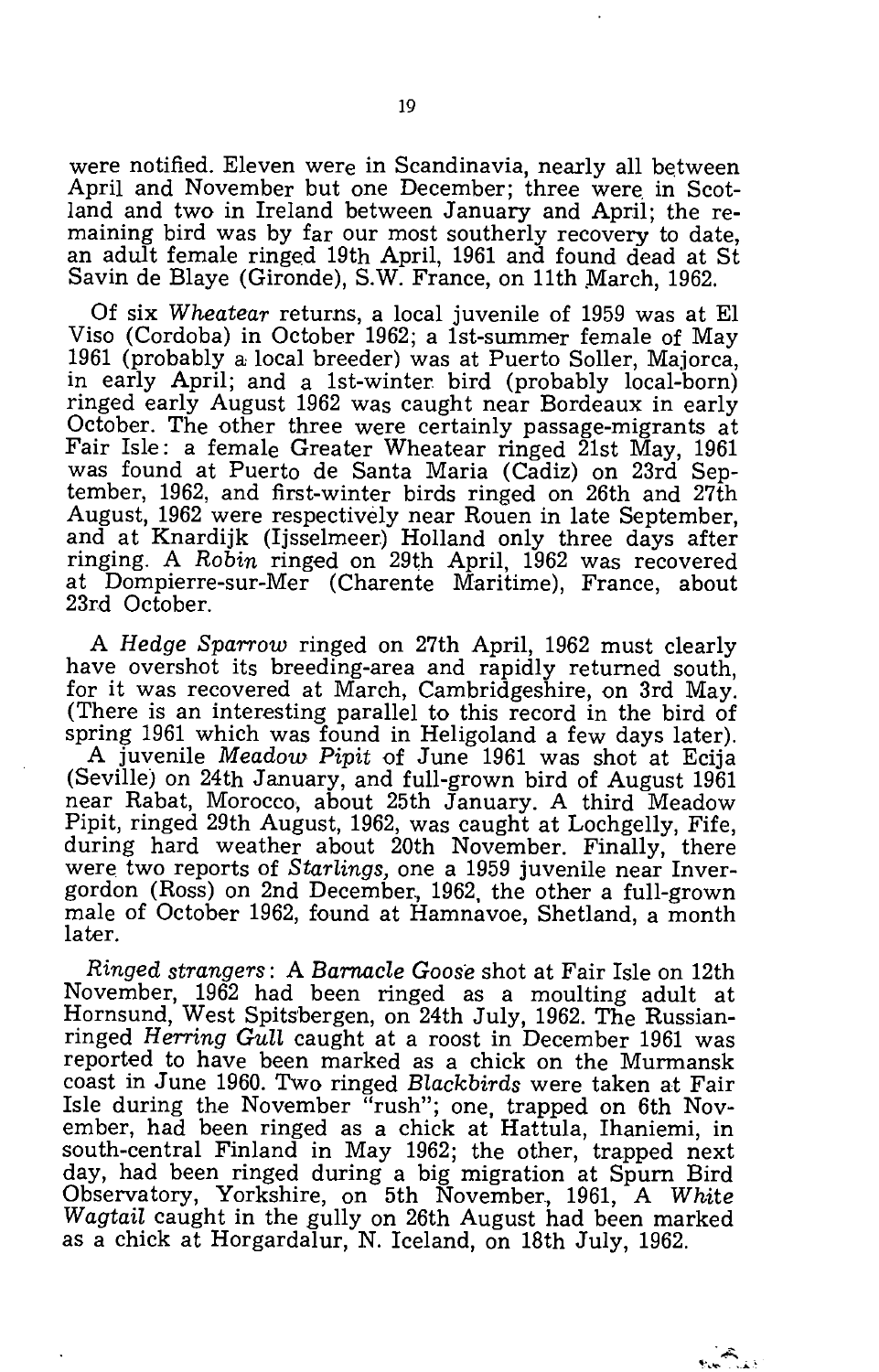## *Publications*

The *Bulletin* Vol. 4, No. 8 appeared in June. As it has never proved possible to bring out the December issue before January, we dated Vol. 5, No. 1 "January 1963". The Annual Report did a little better than in recent years, being sent out in September.

The following notes and papers based on data: collected at Fair Isle were published during the year:

CARPENTER, R. M. On the Invertebrate Fauna of Fair Isle. *Scot. Nat.* 70: 91-95.

DAvrs, P. River Warbler at Fair Isle. *Brit. Birds* 55: 137-8. Dusky Warbler a:t Fair Isle. *Brit. Birds* 55: 190-192. Robin Recaptures on Fair Isle. *Brit. Birds* 55: 225-229. Bonelli's Warbler on Fair Isle. *Brit. Birds* 55: 278.

NrsBET, 1. C. T. South-eastern Rarities at Fair Isle. *Brit.* Birds 55: 74-86.

A doctoral thesis by Peter O'Donald, entitled "Ecology and Evolution in the Arctic Skua" was deposited in the library. It is concerned chiefly with the genetical aspects of the bird's biology in the Fair Isle colony.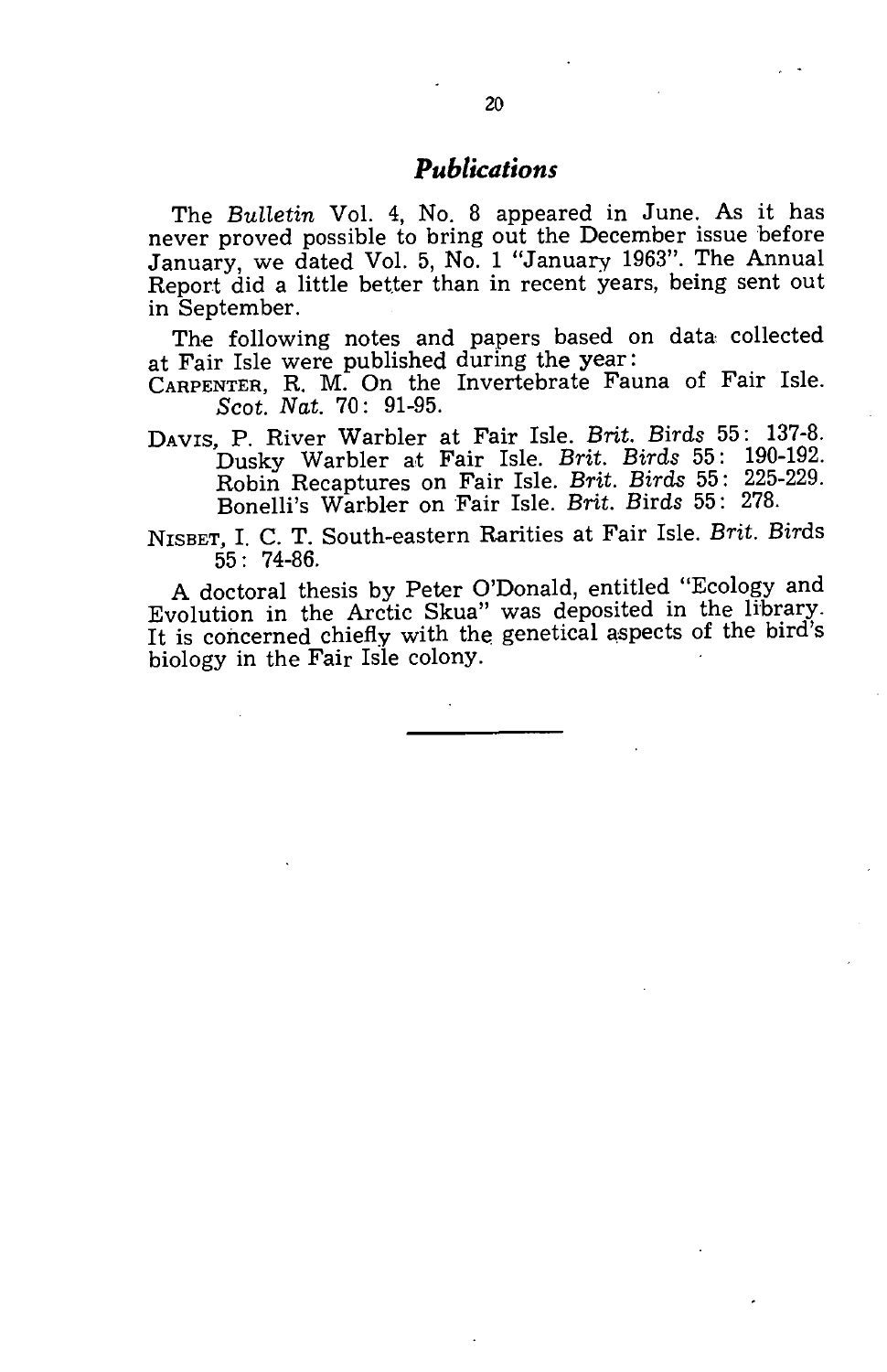# FAIR ISLE BIRD OBSERVATORY TRUST

Chairman SIB ARTHUR B. DUNCAN

> Warden PETER E. DAVIS BIRD OBSERVATORY FAIR ISLE by LERWICK, SHETLAND Tel. Fair Isle 8



Hon. Treasurer IAN R. PITMAN 48 CASTLE STREET EDINBURGH<sub>2</sub>

Hon. Secretary **GEORGE WATERSTON** 21 REGENT TERRACE EDINBURGH 7 Tel. WAV 6042

12th August, 1963.

To the Trustees:

## CONFIDENTIAL

## APPOINTMENT OF NEW WARDEN

On 30th April I received a letter from Peter Davis intimating that he had been offered and had accepted a new post with the B.T.C. at Tring, and wished to tender his resignation as Warden in mid-summer.

On the same date, I immediately dispatched a circular letter to all members of the Executive Committee, quoting extracts from Peter's letter in which he suggested that the only possible successor he could think of was Roy Dennis, a former Assistant Warden  $\pi_{\rm{max}}$ ,  $\pi_{\rm{eff}}$ , and analyzed then compare an HO-matches Compare Over the R.S.B.R.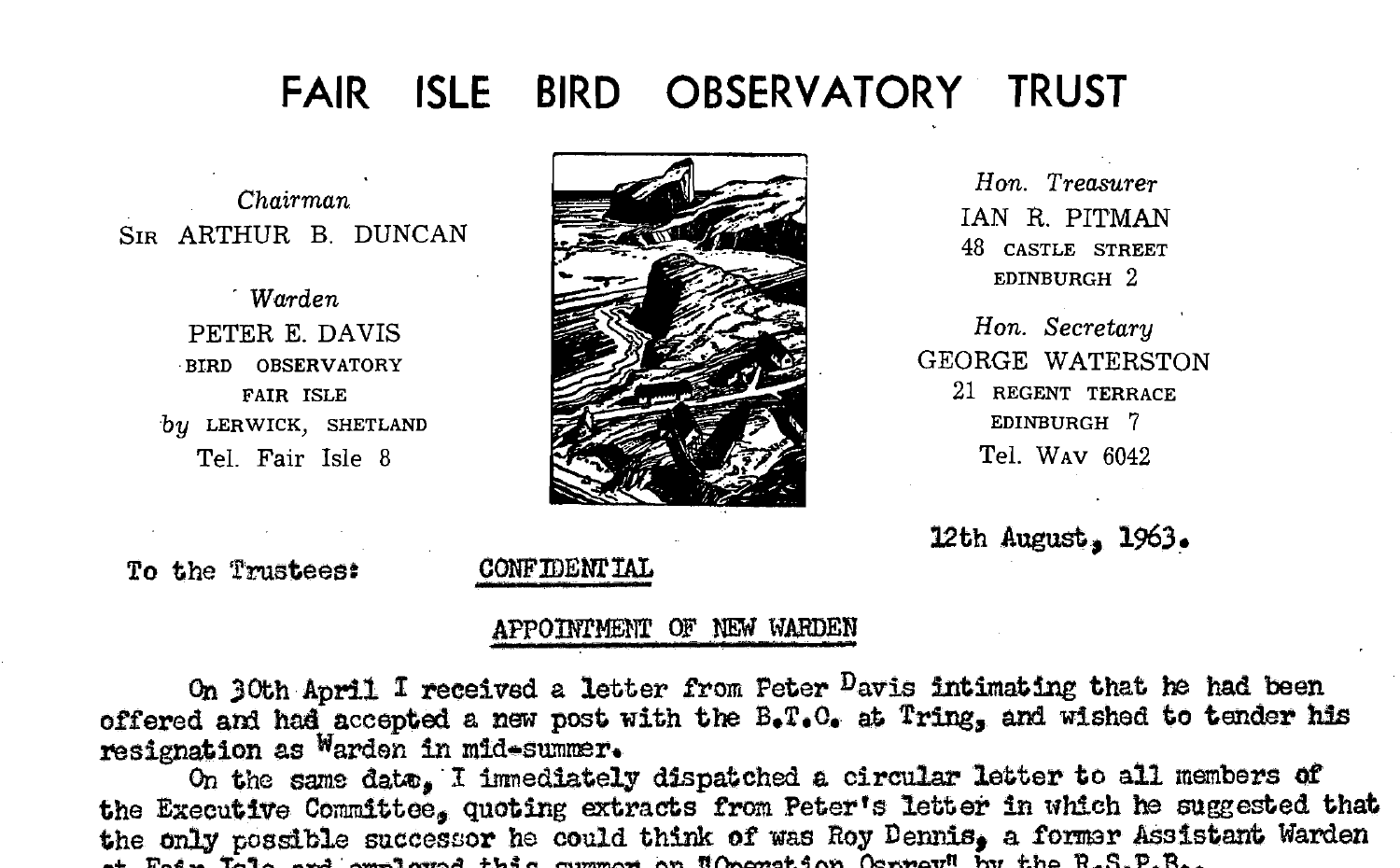from oyr Chairman recommending that we should engage Roy Dennis and his wife on a short probationary period to see how they coped. Replies were received from members of the Executive agreeing (one with reservations) to the appointment.

It was thought at first that the Davis family might have to leave Fair Isle in mid-June, but fortunately it was agreed with the B.T.O. that Peter would not be required until October.

I decided therefore, before leaving for a month's tour in Scandinavia. to insert an advertisement about the post on Fair Isle in British Birds. Several applications were received during my absence abroad - one was from John Parslow who has good academic ounlifications and was recommended by Dr David Lack. These anolications reached me on my return from Scandinavia on 21st July. Parslow required a decision within a week. as otherwise he was buying a house in Oxford 1 I spoke to Dr Lack on the phone and explained to him that the Warden's wife has to manage the Hostel and attend to all bookings and accounts; and I rather gathered from Dr Lack that Mrs Parslow had insufficient experience

As time was dragging on, and Sir Arthur Duncan was in Canada. I consulted with some local members of the Executive. It was agreed that in view of the feelings expressed earlier about Roy Dennis. to appoint him and his wife to the posts at Fair Isle on a year's trial. They will go into Fair Isle with me on 2nd September. and will take over administration on 1st October when the Davis family leave the Chservatory.

In the Annual Report for 1962, Sir Arthur has made a statement in his Foreword about the appointment of the new Warden, and has paid a warm tribute to Peter and Angela Davis. A Press Notice about the new appointment has been issued simultaneously with the annual report.

George Waterston. Hon. Secretary